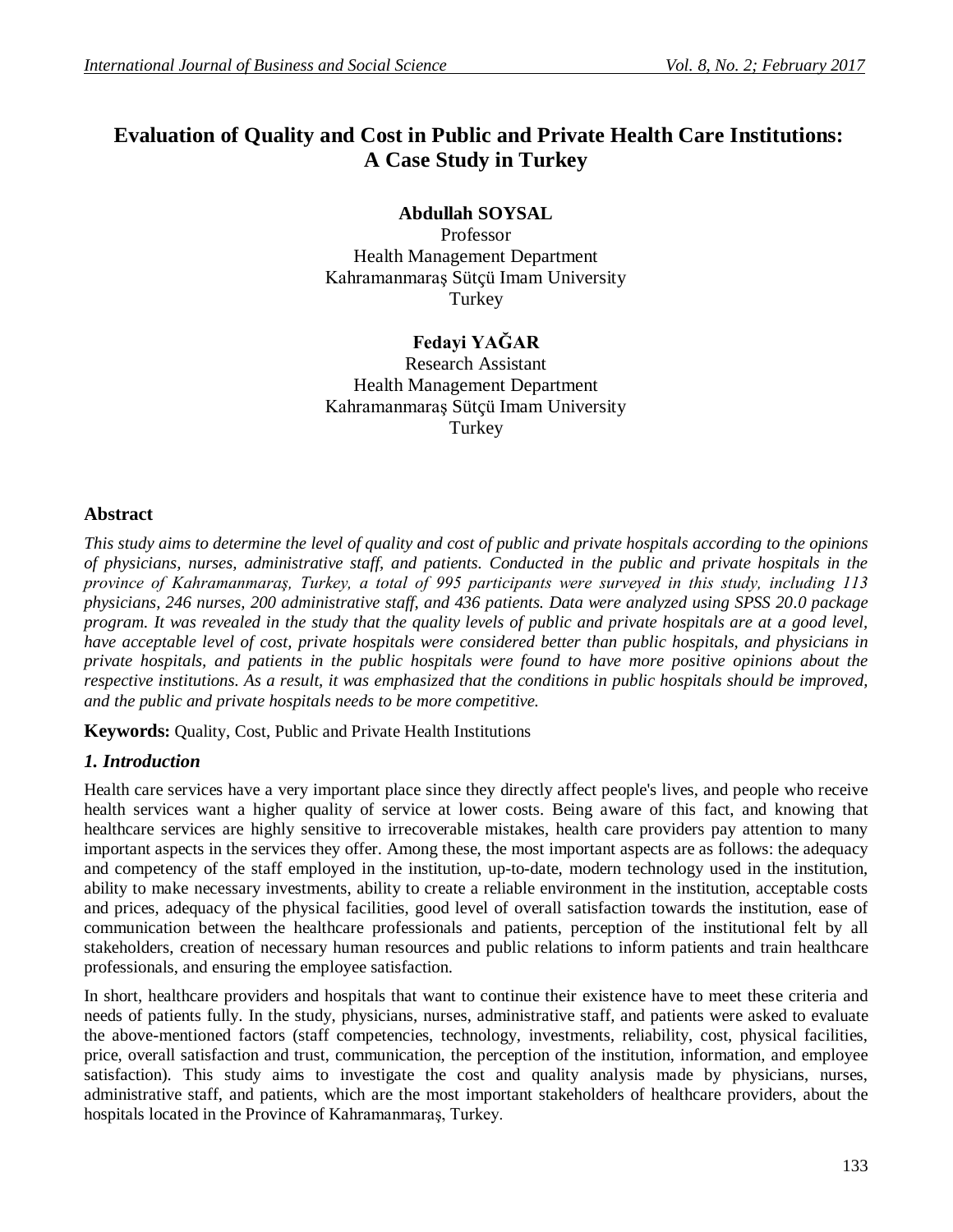This study first addresses the quality, cost and quality-cost analysis in the health sector. This is followed by the comparison of the public hospitals and private hospitals in Kahramanmaraş in terms of costs and service quality according to opinions of physicians, nurses, administrative staff and patients. This study aims to comparatively analyze the physical facilities, reliabilities, technologies, overall satisfaction and trust levels, price and cost considerations, employee satisfaction and the perception of the institution, staff competencies, information given to individuals, and investments on the basis of physicians, nurses, administrative staff and patients. The evaluation of the results and recommendations are presented in the last section.

### *2. Quality and Cost in Healthcare Institutions*

According to the American Society for Quality, quality means "excellence in product/goods and services, and especially customer satisfaction and meeting their needs" (Chandrupatla 2009). According to Crosby (1979), quality is compliance with the requirements (Suarez 1992). According to the Center for Public Health in UK, quality in health care services is "applying the right things with the right people at the right time by doing it right at the first time." And, National Institutes of Health (NIH) in the United States defines quality as "raising the level of health care services provided to individuals and society to the desired health outcomes in line with today's knowledge" (Arpat et al. 2014).

In order to achieve quality in health care services, the system must be effective, efficient, accessible, acceptable, equitable, and reliable (WHO 2006). Figure 1 shows the quality strategy that is needed to be set by an institution.

| Figure 1: The Process of Developing a Strategy for Quality |  |  |  |  |  |  |  |  |  |
|------------------------------------------------------------|--|--|--|--|--|--|--|--|--|
|------------------------------------------------------------|--|--|--|--|--|--|--|--|--|

|                                                                                                                         | <b>Strategy</b>                                           |                                                                               |
|-------------------------------------------------------------------------------------------------------------------------|-----------------------------------------------------------|-------------------------------------------------------------------------------|
| <b>Analysis</b><br>1. Involvement of stakeholders<br>2. Situation analysis<br>3. Identification of targets in<br>health | 4. Quality goals<br>Choosing interventions for<br>quality | Implementation<br>6. Implementation Process<br>7. Monitoring the improvements |

**Source:** World Health Organization.(2006). Quality of Care - A Process for Making Strategic Choices in Health Systems. WHO Library Cataloging in Publication Data, France

As can be seen in Figure 1, the first phase is the analysis part. This section addresses the analysis of the current status, objectives set, and the participation of stakeholders, which are involved in this process. And, the second part is the strategy part, where the goals of quality are set, and necessary actions are planned in line with these goals. The third and final phase is the implementation part. In this part, the implementation process is started, and progress is monitored.

Cost is the resource waived or sacrificed for achieving the predetermined targets. Cost is defined as the resources used for purchasing goods or services (such as materials or advertisements, etc.) through monetary criteria in the traditional accounting systems (Horngren et al. 2012). In healthcare services, the cost is the lump sum of expenses to bear in order to accomplish the set goals. The only cost in health services is the cost of production. This is because, the services rendered are not a product, has no secondhand market, and consequently has a real cost of purchase. When we consider within the context of the cost of production, the condition that keeps a healthcare provider at the breakeven point is its lowest sales price of health services (Bardak 2013).

Juran (1951) has mentioned the concept of avoidable cost (wastage, rework, and failures) and unavoidable cost (quality improvement measures) associated with quality (Wang et al. 2010). Feigenbaum (1956) has developed the generally accepted classification of the prevention, appraisal and failure (internal and external) cost of quality (Schiffauerova and Thomson 2006). Crosby (1979) has focused on the concept of cost is priceless (Sower et al. 2007), and has argued that the sum of costs of compliance and non-compliance would give the cost of quality (Suarez 1992). Companies attach so much importance on the quality of the cost analysis since it has a major impact on their economy. For example, it was observed in a study by Kent (2005) conducted in the UK that total cost of quality accounts for 5-15% of the company's turnover. And, in a study conducted by Crosby (1984) in US, this rate was 20-35%. In a study by Fiegenbaum (2001), it was reported that it was 10% of the income (Sower et al. 2007).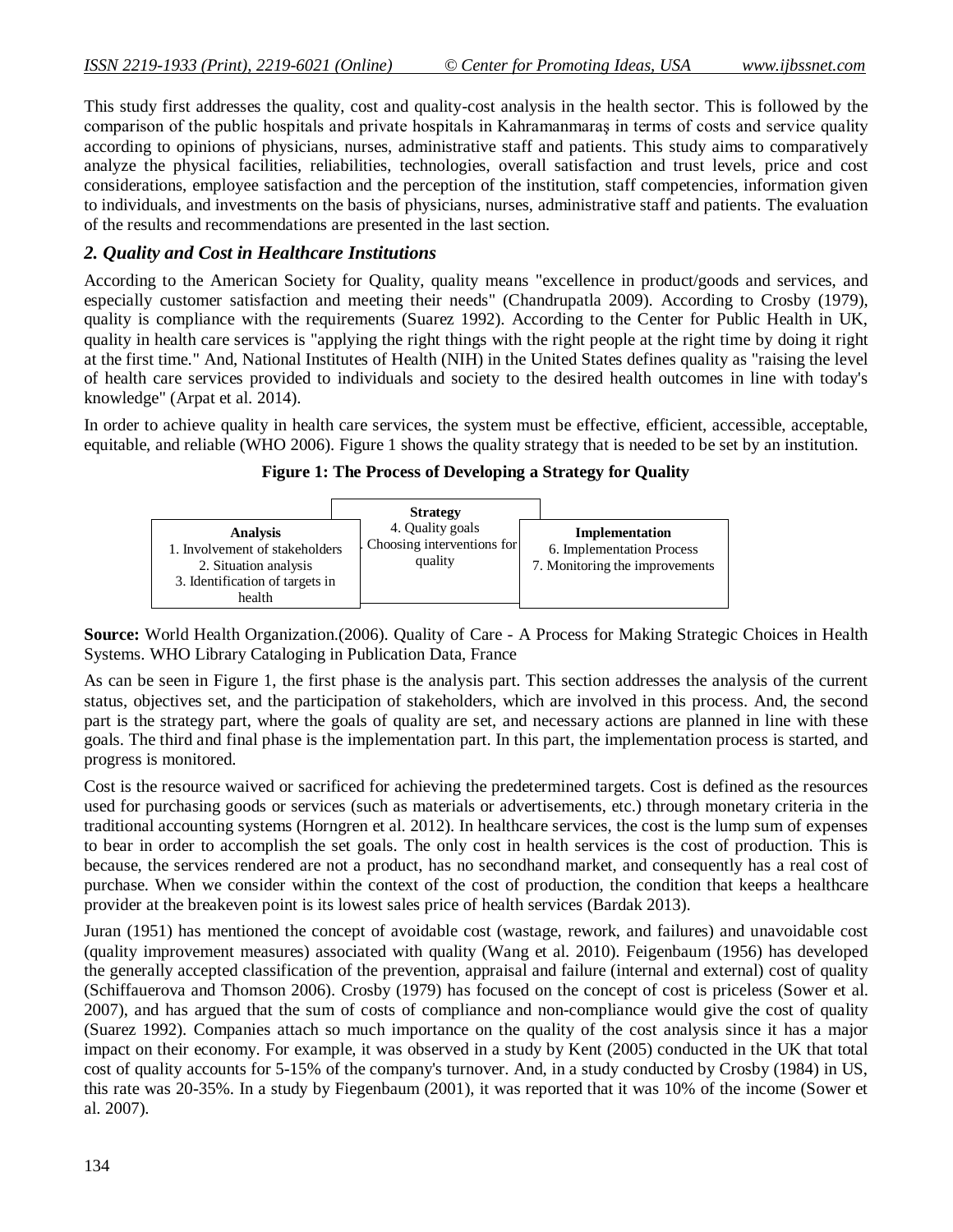The concept of cost of quality in industrial enterprises and related techniques has been adopted to the health care sector in the late 1980s. In reality, however, they have not been implemented much since the process is difficult to control. Focus on continuous quality improvement and measurement is preferred (Jarlier and Charvet-Protat 2000). According to Paris and Krishnamoorthi'ye (2010), the reasons for not using the quality cost analysis in the health care services are the difficulty in defining the quality, financial system used in health care services, and disagreements between quality experts and professionals in health sector.

# **3. Literature Review on Service and Cost in Health Institutions**

Some case studies similar to this study were reviewed in this section. For example, service qualities of public and private institutions have been assessed in a study by Kumaraswamy (2012) conducted with 100 people, and it has been concluded that behaviors of physicians, hospital environment, and success of the surgical operations are of major importance for patients' preferences on healthcare providers, and it has been emphasized that appropriate strategies should be developed for increasing the patient satisfaction. In a study by Wanjau et al. (2012) conducted in Kenya, the conditions that affect service quality in public health sector were investigated with the participation of 16 physicians, 32 nurses, 20 clinical staff, 14 laboratory technicians, and 20 pharmacists in a state hospital. As a result, incompetent employees, ineffective communication channels, lower levels of technology adoption, and inadequate financial resources have been found to have a negative impact on the efficiency of the quality of the services. Ross and Venkatesh (2015) have conducted a study on all hospitals in the city of Tamil Nadu in India with 208 patients and 64 healthcare managers to investigate patient satisfaction and to provide adequate and clear information about the fundamentals of quality improvement in services given by healthcare professionals.

As a result, the physical structure of the institution has been found to be very important, followed by the dining facilities and behaviors of the staff and managers. In order to reveal the factors that affect healthcare services, Mosadeghrad (2014) has conducted a study with 222 people in Iran who benefit from health services and working in those services. As a result, it has been revealed in that study that cooperation between health care providers and patients in a supportive environment leads to quality in health services, and personal factors of patients and health care providers, factors of health care institutions, factors of the health care system and environmental factors have been found to affect the quality of the health care services. A study by Hvenegaard et al. (2009) has investigated the relationship between quality and cost in the hospital departments. Then, the study has ranked the departments according to the cost, and revealed that the rank varies greatly when the quality factor is taken into consideration, and concluded that quality has a multi-faceted impact in the evaluation of the departments. A study by Zaim et al. (2011), conducted in İstanbul, has compared the service quality and cost between public hospitals and private hospitals. The study on physicians, nurses, administrative staff and patients has revealed that administrative staff are satisfied with the public hospitals, whereas the physicians, nurses and patients were found to be satisfied with the private hospitals. As a result, it was concluded that employee satisfaction and physical facilities should be increased as well as strengthening the technological infrastructure in order to become more efficient in the public sector. And, it was also emphasized that knowledge management, customer relationship management, employee satisfaction, and cost should be considered important in the private industry.

# *4. Material and Method*

# **4.1. Objective of the Study**

This study aims to reveal opinions of physicians, nurses, administrative staff, and related patients about quality of service and costs in public and private health institutions.

# **4.2. Research Hypotheses**

*Hypothesis 1:* There is no significant difference between the assessments of participants on public hospitals in terms of the personnel competencies factor.

*Hypothesis 2:* There is no significant difference between the assessments of participants on private hospitals in terms of the personnel competencies factor.

*Hypothesis 3:* There is no significant difference between the assessments of participants on public hospitals in terms of the technology factor.

*Hypothesis 4:* There is no significant difference between the assessments of participants on private hospitals in terms of the technology factor.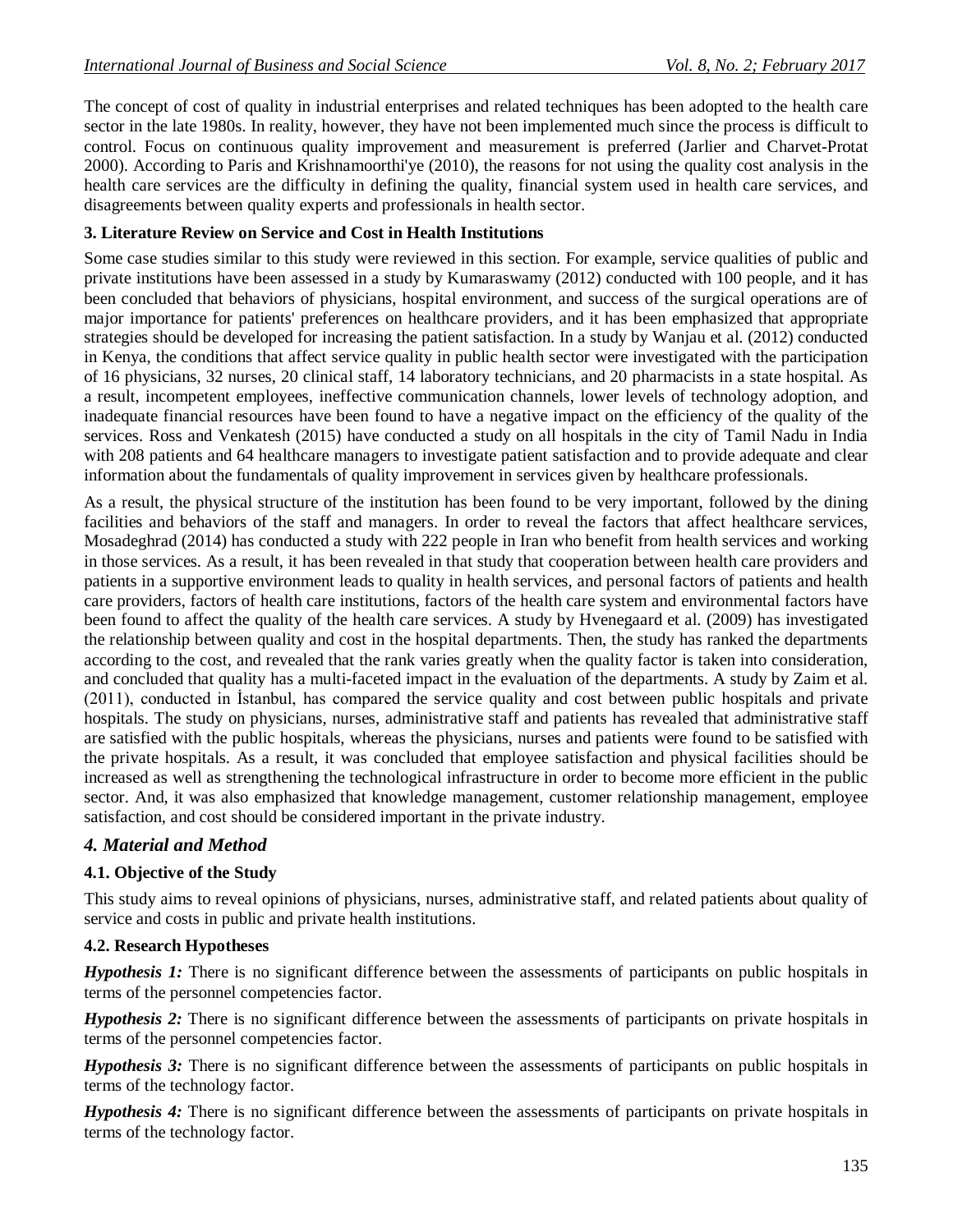*Hypothesis 6:* There is no significant difference between the assessments of participants on private hospitals in terms of the investments factor.

*Hypothesis 7:* There is no significant difference between the assessments of participants on public hospitals in terms of the reliability factor.

*Hypothesis 8:* There is no significant difference between the assessments of participants on private hospitals in terms of the reliability factor.

*Hypothesis 9:* There is no significant difference between the assessments of participants on public hospitals in terms of the cost factor.

*Hypothesis 10:* There is no significant difference between the assessments of participants on private hospitals in terms of the cost factor.

*Hypothesis 11:* There is no significant difference between the assessments of participants on public hospitals in terms of the physical facilities factor.

*Hypothesis 12:* There is no significant difference between the assessments of participants on private hospitals in terms of the physical facilities factor.

*Hypothesis 13:* There is no significant difference between the assessments of participants on public hospitals in terms of the price factor.

*Hypothesis 14:* There is no significant difference between the assessments of participants on private hospitals in terms of the price factor.

*Hypothesis 15:* There is no significant difference between the assessments of participants on public hospitals in terms of the overall satisfaction and trust factor.

*Hypothesis 16:* There is no significant difference between the assessments of participants on private hospitals in terms of the overall satisfaction and trust factor.

*Hypothesis 17:* There is no significant difference between the assessments of participants on public hospitals in terms of the communication factor.

*Hypothesis 18:* There is no significant difference between the assessments of participants on private hospitals in terms of the communication factor.

*Hypothesis 19:* There is no significant difference between the assessments of participants on public hospitals in terms of the perception of the institution factor.

*Hypothesis 20:* There is no significant difference between the assessments of participants on private hospitals in terms of the perception of the institution factor.

*Hypothesis 21:* There is no significant difference between the assessments of participants on public hospitals in terms of the informational factor.

*Hypothesis 22:* There is no significant difference between the assessments of participants on private hospitals in terms of the informational factor.

*Hypothesis 23:* There is no significant difference between the assessments of participants on public hospitals in terms of the employee satisfaction factor.

*Hypothesis 24:* There is no significant difference between the assessments of participants on private hospitals in terms of the employee satisfaction factor.

### **4.3. Study Population and Sampling**

The study population consisted of physicians, nurses, administrative staff working at two public and two private hospitals in the province of Kahramanmaras, and patients admitted for outpatient services in these hospitals between October 1, 2015 and January 1, 2016. In line with this, all personnel who work in the institutions, and patients admitted to the hospitals on the said dates were tried to be reached, however, sampling was preferred due to time and cost constraints. The convenience sampling method was used in this study.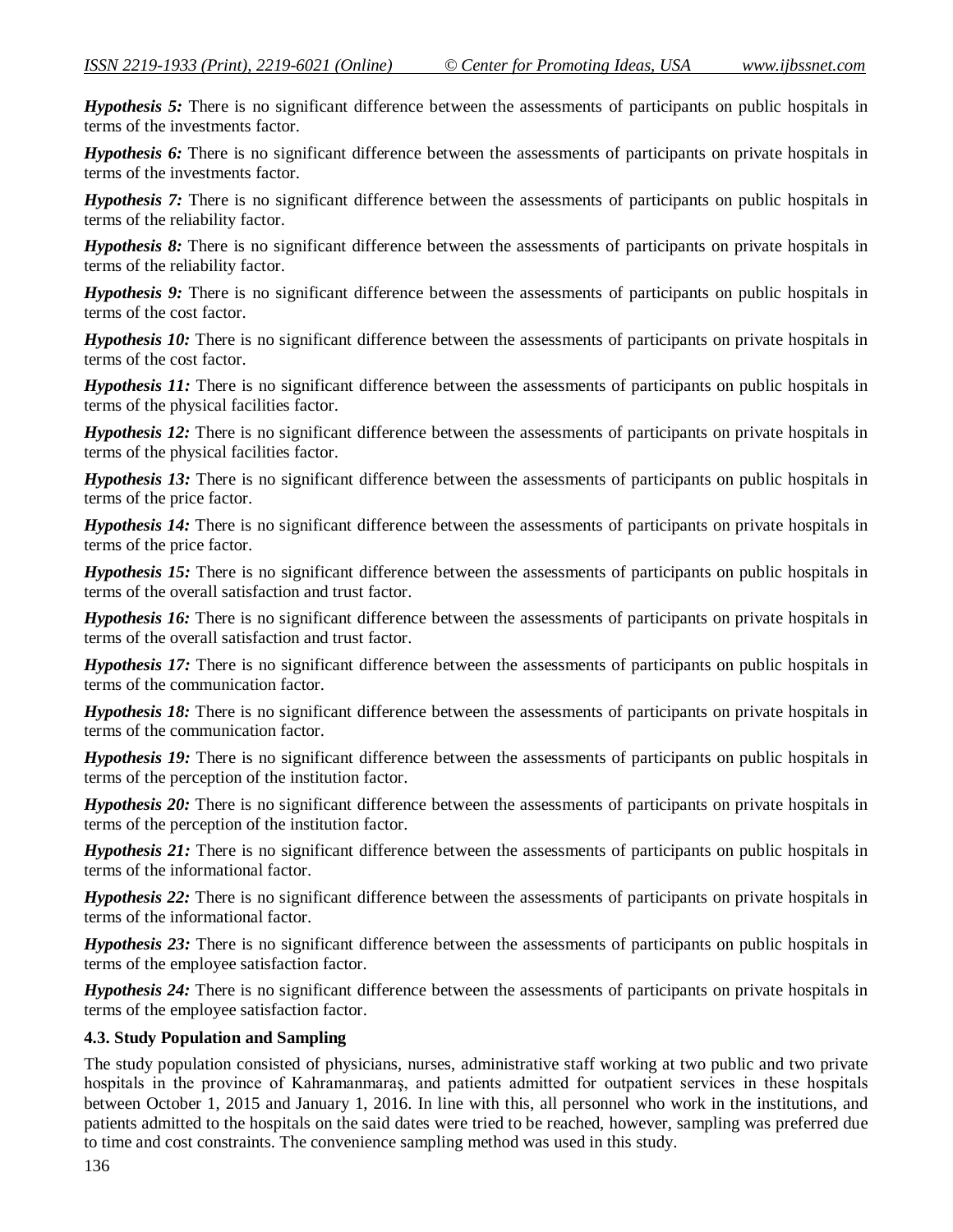In this context, a total of 995 usable questionnaires were filled out through face-to-face interviews, of which 113 from physicians, 246 from nurses, 200 from administrative staff, and 436 from patients.

### **4.4. Data Collection Instrument**

The scale developed by Zaim et al. (2011) was used for data collection in the study. The scale consists of two parts and 101 items. The first part contains 5 items to determine the descriptive characteristics of patients, and the second part contains 96 items to determine physical facilities, reliability, technology, overall satisfaction and trust, price and cost, employee satisfaction and the perception of the institution, staff competencies, information provided, and investments. A Likert-type scale was used in the second part, and the responses were scored with the options of 1- strongly disagree, 2- disagree, 3- neither agree nor disagree, 4- agree, 5-strongly agree.

### **Table 5: KMO and Bartlett's test**

| Kaiser-Meyer-Olkin Measure of Sampling Adequacy |                              | 0.983     |
|-------------------------------------------------|------------------------------|-----------|
| <b>Bartlett's Test of Sphericity</b>            | Approximate Chi-Square Value | 86960.644 |
|                                                 | Degrees of Freedom           | 4371      |
|                                                 | P Value                      | 0.000     |

According to Table 5, the Kaiser-Meyer-Olkin (KMO) value was found as 0.983. In this regard, we can say that the adequacy of the sample is very good. Bartlett Sphericity Test Chi-square value of 86960.644 (p=0,000) also has shown that the scores are appropriate for factoring the correlation matrix.

#### $\overline{\phantom{a}}$ **ariFactFactFactFactFactFactFactFactFactoFacFactFac**Item 77  $\pm 0.742$ Item 73 0.736 Item 80  $\big|$  0.733 Item 74  $\big|$  0.729 Item 78 0.708 Item  $72 \, | \, 0.705$ Item 81  $\big|$  0.704 Item  $75 \, \mid 0.703$ Item  $76$  0.694 Item 79 0.657 Item 70 0.557 Item 71 0.494 Item 69 0.486  $\frac{\text{Item } 67}{\text{Item } 68}$  0.423 Item  $68$ Item 21 0.690  $Item 20$  0.666  $Item 22$  0.646  $Item 27$  0.620 Item 19 0.617 Item 23 0.615  $Item 26$  0.602  $Item 28$  0.575 Item 24 0.560 Item 25 0.477 Item 89 0.719 Item 88 0.695 Item 90 0.690 Item 93 0.687<br>Item 87 0.681 Item 87 Item 92 0.664 Item 91 0.617 Item 94 0.596  $Item 12$  0.668  $\text{Item } 16$  0.620 Item 10 0.610  $Item 9$  0.592 Item 11 0.586 Item 14 0.554

### **Table 6: Rotated Factor Loadings**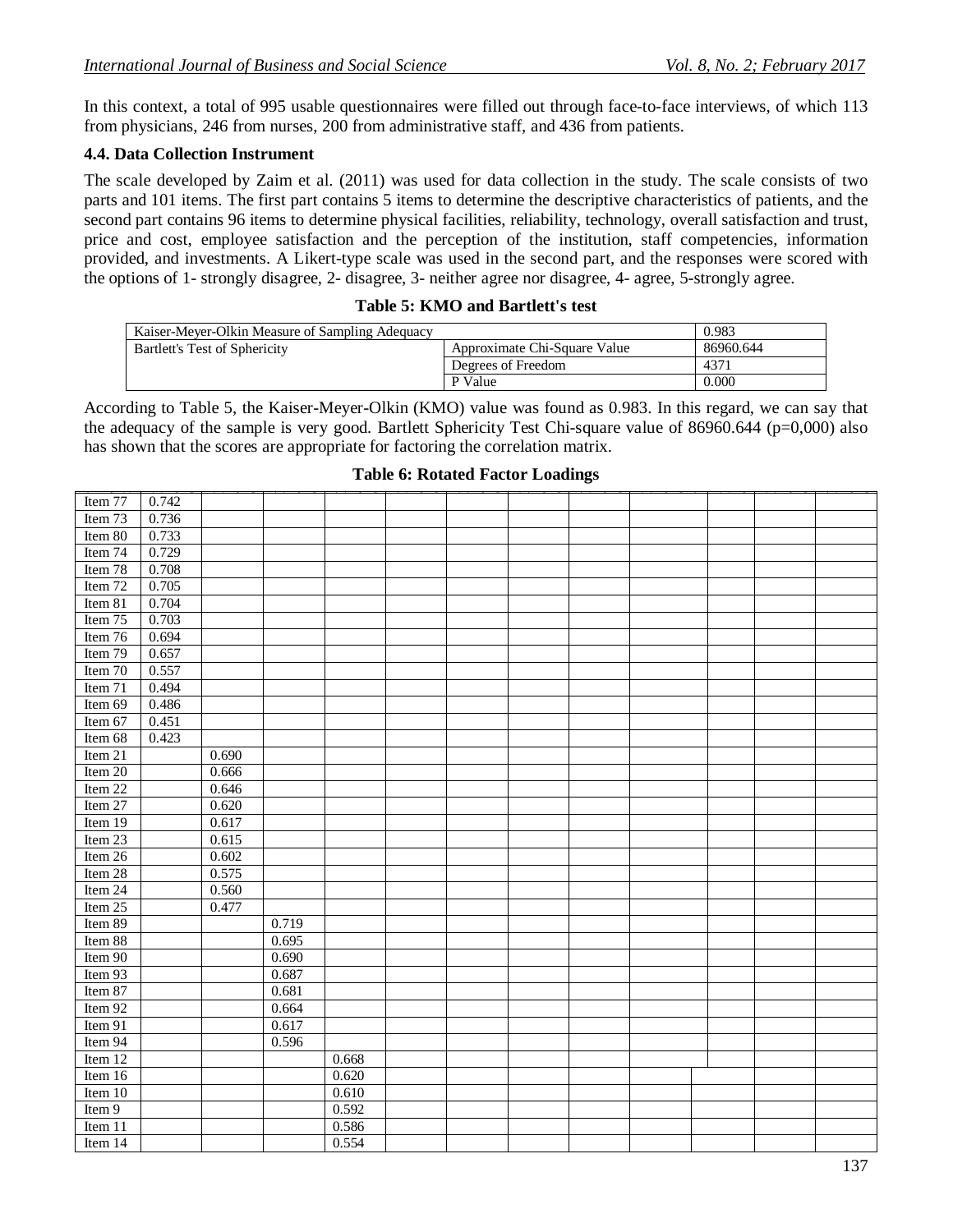| Item 17       |        |        |        | 0.542  |        |        |        |        |        |        |        |        |
|---------------|--------|--------|--------|--------|--------|--------|--------|--------|--------|--------|--------|--------|
| Item $13$     |        |        |        | 0.540  |        |        |        |        |        |        |        |        |
| Item 18       |        |        |        | 0.481  |        |        |        |        |        |        |        |        |
| Item 15       |        |        |        | 0.425  |        |        |        |        |        |        |        |        |
| Item 47       |        |        |        |        | 0.780  |        |        |        |        |        |        |        |
| Item 48       |        |        |        |        | 0.769  |        |        |        |        |        |        |        |
| Item 49       |        |        |        |        | 0.738  |        |        |        |        |        |        |        |
| Item $50$     |        |        |        |        | 0.690  |        |        |        |        |        |        |        |
| Item 45       |        |        |        |        | 0.642  |        |        |        |        |        |        |        |
| Item 46       |        |        |        |        | 0.584  |        |        |        |        |        |        |        |
| Item 57       |        |        |        |        | 0.421  |        |        |        |        |        |        |        |
| Item $2$      |        |        |        |        |        | 0.697  |        |        |        |        |        |        |
| Item 3        |        |        |        |        |        | 0.657  |        |        |        |        |        |        |
| Item 4        |        |        |        |        |        | 0.595  |        |        |        |        |        |        |
| Item 7        |        |        |        |        |        | 0.585  |        |        |        |        |        |        |
| Item 1        |        |        |        |        |        | 0.565  |        |        |        |        |        |        |
| Item 5        |        |        |        |        |        | 0.560  |        |        |        |        |        |        |
| Item 6        |        |        |        |        |        | 0.441  |        |        |        |        |        |        |
| Item 8        |        |        |        |        |        | 0.423  |        |        |        |        |        |        |
| Item 54       |        |        |        |        |        |        | 0.853  |        |        |        |        |        |
| Item 55       |        |        |        |        |        |        | 0.850  |        |        |        |        |        |
| Item 56       |        |        |        |        |        |        | 0.828  |        |        |        |        |        |
| Item 53       |        |        |        |        |        |        | 0.824  |        |        |        |        |        |
| Item 52       |        |        |        |        |        |        | 0.763  |        |        |        |        |        |
| Item 51       |        |        |        |        |        |        | 0.690  |        |        |        |        |        |
| Item 37       |        |        |        |        |        |        |        | 0.612  |        |        |        |        |
| Item 38       |        |        |        |        |        |        |        | 0.611  |        |        |        |        |
| Item 41       |        |        |        |        |        |        |        | 0.607  |        |        |        |        |
| Item 36       |        |        |        |        |        |        |        | 0.593  |        |        |        |        |
| Item 39       |        |        |        |        |        |        |        | 0.557  |        |        |        |        |
| Item 35       |        |        |        |        |        |        |        | 0.538  |        |        |        |        |
| Item 42       |        |        |        |        |        |        |        | 0.502  |        |        |        |        |
| Item $32$     |        |        |        |        |        |        |        |        | 0.663  |        |        |        |
| Item 31       |        |        |        |        |        |        |        |        | 0.654  |        |        |        |
| Item 33       |        |        |        |        |        |        |        |        | 0.652  |        |        |        |
| Item 30       |        |        |        |        |        |        |        |        | 0.620  |        |        |        |
| Item 34       |        |        |        |        |        |        |        |        | 0.500  |        |        |        |
| Item 60       |        |        |        |        |        |        |        |        |        | 0.657  |        |        |
| Item $58$     |        |        |        |        |        |        |        |        |        | 0.619  |        |        |
| Item 61       |        |        |        |        |        |        |        |        |        | 0.615  |        |        |
| Item 59       |        |        |        |        |        |        |        |        |        | 0.596  |        |        |
| Item 83       |        |        |        |        |        |        |        |        |        |        | 0.645  |        |
| Item 84       |        |        |        |        |        |        |        |        |        |        | 0.617  |        |
| Item 82       |        |        |        |        |        |        |        |        |        |        | 0.606  |        |
| Item 85       |        |        |        |        |        |        |        |        |        |        | 0.602  |        |
| Item 86       |        |        |        |        |        |        |        |        |        |        | 0.562  |        |
| Item 66       |        |        |        |        |        |        |        |        |        |        |        | 0.641  |
| Item 64       |        |        |        |        |        |        |        |        |        |        |        | 0.575  |
| Item 65       |        |        |        |        |        |        |        |        |        |        |        | 0.549  |
| Item 63       |        |        |        |        |        |        |        |        |        |        |        | 0.522  |
| Eigen         | 43.345 | 4.161  | 3.165  | 2.540  | 2.137  | 1.962  | 1.618  | 1.544  | 1.343  | 1.266  | 1.203  | 1.087  |
| values        |        |        |        |        |        |        |        |        |        |        |        |        |
| $\frac{0}{2}$ | 12.314 | 8.013  | 6.756  | 6.534  | 5.808  | 5.474  | 5.362  | 4.694  | 4.254  | 4.092  | 3.345  | 2.898  |
| Cumulati      | 12.314 | 20.327 | 27.082 | 33.616 | 39.424 | 44.898 | 50.260 | 54.954 | 59.208 | 63.300 | 66.645 | 69.543 |
| ve            |        |        |        |        |        |        |        |        |        |        |        |        |

Table 6 shows the results of factor analysis. According to these results, 89 variables were grouped under 12 factors, and the cumulative variance explained was found to be 64.54%. The factor 1 contains 15 items and is named as staff competencies, the factor 2 is called as technology factor and contains 10 items, the factor 3 is investments factor and contains 8 items, the factor 4 is reliability factor and contains 10 items, the factor 5 is the cost factor and contains 7 items, the factor 6 is physical facilities factor and contains 8 items, the factor 7 is the price factor and contains 6 items, the factor 8 is the overall satisfaction and trust factor and contains 7 items.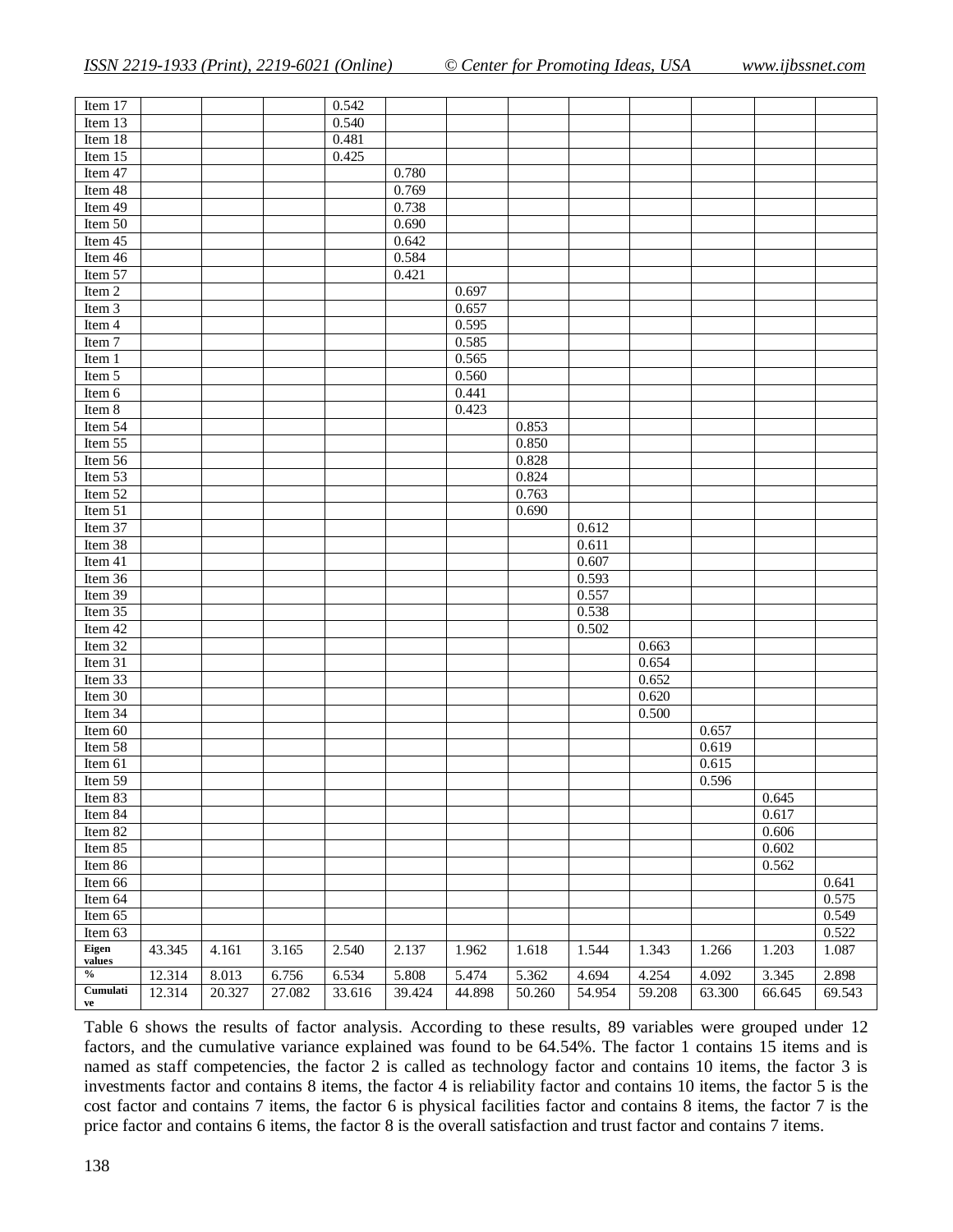The factor 9 is the communication factor and contains 5 items, the factor 10 is the perception of institution factor and contains 4 items, the factor 11 is the informational factor and contains 5 items, the factor 12 is named as employee satisfaction factor and contains 4 items. The remaining 29th, 40th, 43rd, 44th, and 62nd items were removed due to their loadings on other factors.

| <b>Sub-Scales</b>              | <b>Number of Items</b> | <b>Cronbach's Alpha Value</b> |
|--------------------------------|------------------------|-------------------------------|
| <b>Overall</b>                 | 89                     | 0.986                         |
| <b>Staff Competencies</b>      | 15                     | 0.961                         |
| Technology                     | 10                     | 0.949                         |
| Investments                    | 8                      | 0.945                         |
| Reliability                    | 10                     | 0.926                         |
| Cost                           | 7                      | 0.911                         |
| <b>Physical Facilities</b>     | 8                      | 0.886                         |
| Price                          | 6                      | 0.918                         |
| Overall satisfaction and trust | 7                      | 0.962                         |
| Communication                  | 5                      | 0.867                         |
| Perception of the Institution  | 4                      | 0.926                         |
| Informational                  | 5                      | 0.931                         |
| <b>Employee satisfaction</b>   | 4                      | 0.894                         |

**Table 7: The Reliability Analysis of the Research Scale**

As shown in Table 7, the Cronbach's alpha value of the second part, where the physicians, nurses, administrative staff, and patients expressed their opinions about the service quality and costs of health institutions was found to be 0.986. Therefore, we can say that the questionnaire used has a high-level of validity and reliability. Furthermore, the reliability coefficients of the staff competencies (0.961), technology (0.949), investments  $(0.945)$ , reliability  $(0.926)$ , cost  $(0.911)$ , physical facilities  $(0.886)$ , price  $(0.918)$ , overall satisfaction and trust (0.962), communication (0.867), the perception of the institution (0.926), informational (0.931) and employee satisfaction (0.894) scale factors were observed to be higher.

### **4.5. Data Analysis Method**

For the data analysis, frequency distributions, arithmetic mean, standard deviation, factor analysis and one way analysis of variance (ANOVA) methods were applied using SPSS 20.0 program. As a result of the One Way Analysis of Variance, the Tukey test was utilized to determine the source of the difference for homogeneous variables, and Tamhane's Test was for inhomogeneous variables.

### **4.6. Results**

This section addresses the demographic characteristics of physicians, nurses, administrative staff, and patients, examines their responses given the questions in the second section separately for the public and private sector, and analyzes the hypotheses created within the scope of the study.

### **4.6.1. Analysis of the Descriptive Characteristics of the Participants**

The descriptive characteristics of the participants are shown in Table 8. Accordingly, the majority (54.1%) of the participants were female. Considering the type of hospital, it was observed that the majority (70.3%) of participants was in public hospitals. Considering the social security, it has been observed that almost all (94.8%) of the participants were covered by the Social Security Institution (SSI).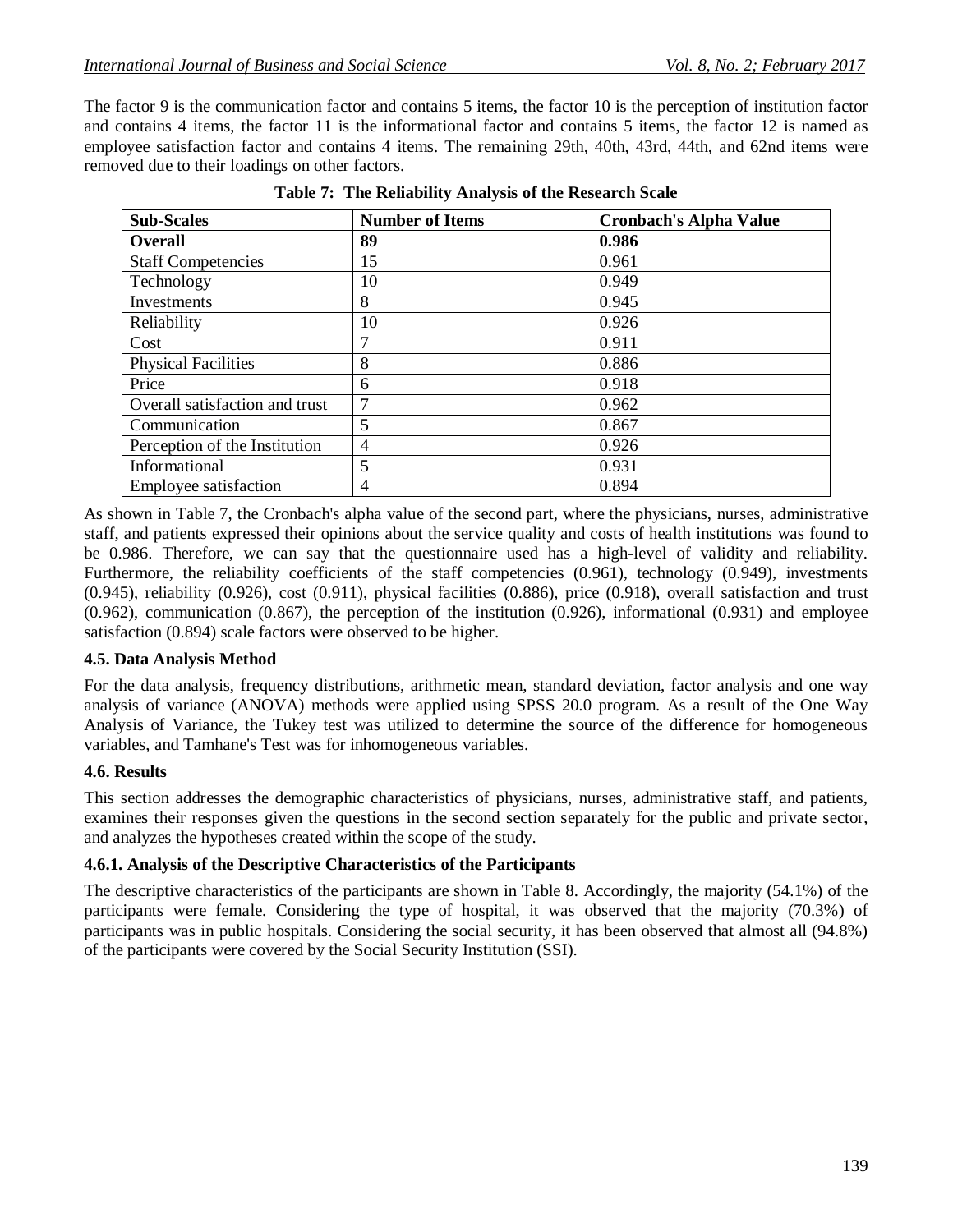| Demographic<br><b>Characteristics</b>                                           | <b>Frequency</b>  | Percentage           | Demographic<br><b>Characteristics</b>               | <b>Frequency</b> | Percentage   |
|---------------------------------------------------------------------------------|-------------------|----------------------|-----------------------------------------------------|------------------|--------------|
| <b>Respondent Type</b><br>Physician<br><b>Nurse</b>                             | 113<br>246<br>200 | 11.4<br>24.7<br>20.1 | <b>Type of Hospital</b><br><b>Public</b><br>Private | 699<br>296       | 70.3<br>29.7 |
| <b>Administrative Staff</b><br>Patient<br><b>Educational Status</b>             | 436<br>159        | 43.8<br>16.0         | Gender<br>Male<br>Female                            | 457<br>538       | 45.9<br>54.1 |
| <b>Elementary School</b><br><b>High School</b><br>University<br>Master's Degree | 240<br>511<br>85  | 24.1<br>51.4<br>8.5  | <b>Social Security</b><br><b>SSI</b><br>Private     | 943<br>52        | 94.8<br>5.2  |
| <b>TOTAL</b>                                                                    | 995               | 100.0                | <b>TOTAL</b>                                        | 995              | 100.0        |

The patients (43.8%) were observed to be the main participants in the research. It was observed that this is followed by nurses (24.7%), administrative staff (20.1%) and physicians (11.4%) respectively. Finally, more than half of the participants has been shown to be college graduates (51.4%).

### **4.6.2. Analysis of the Participants' Responses on the Evaluations**

Hospital-related assessments are given in Appendix 1. According to Appendix 1, the most positive factors both in public and private hospitals according to the physicians, nurses, administrative staff, and patients were clear and well-organized warning signs and boards (3.87), administration of medication in timely and accurate manner (3.85), right on time supply of blood (3.80), trusted physicians (3.80), paying attention to the patient privacy (3.83), acting in accordance with ethical principles in health care (3.81), adequate professional knowledge and experience of the physicians (3.82), physicians' careful and attentive examination of patients (3.82), and patients' opportunity to ask questions to the physicians and get adequate answers (3.81). On the other hand, the uncertain points of the respondents were the higher price/quality ratio of the hospitality services (3.09), wage satisfaction (3.13), and higher price/quality ratio in the outpatient services (3.16), laboratory services (3.16), surgical services (3.17), and imaging services (3.18). In general, respondents were satisfied with the quality of service (3.70), whereas it was concluded that they were undecided whether the cost of the service provided was high (2.93). Difference between public and private hospitals was not much noticeable when compared separately, however, the private hospitals were found to be considered better than the public hospitals in terms of quality of service.

Participants' evaluations about service quality and costs of public and private hospitals are shown in Table 9, Table 10, Table 11, and Table 12 below, in accordance with the comparisons based on the given 12 factors.

The distribution of the factors according to the types of hospitals is shown in Table 9. According to these data, participants considered public hospitals adequate in the reliability, overall satisfaction and trust, staff competencies, perception of the institution, and technology factors, however, they were undecided in terms of price and communication factors. Similarly, they have considered the private hospitals adequate in the staff competencies, reliability, overall satisfaction and trust, and technology and informational issues, however, they were uncertain about the price factor. Finally, both public and private hospitals were assessed together, and it was found that respondents considered the hospitals adequate in terms of reliability, overall satisfaction and trust, staff competencies, patient-informing, and technology issues, whereas they were uncertain about the cost and communication factors.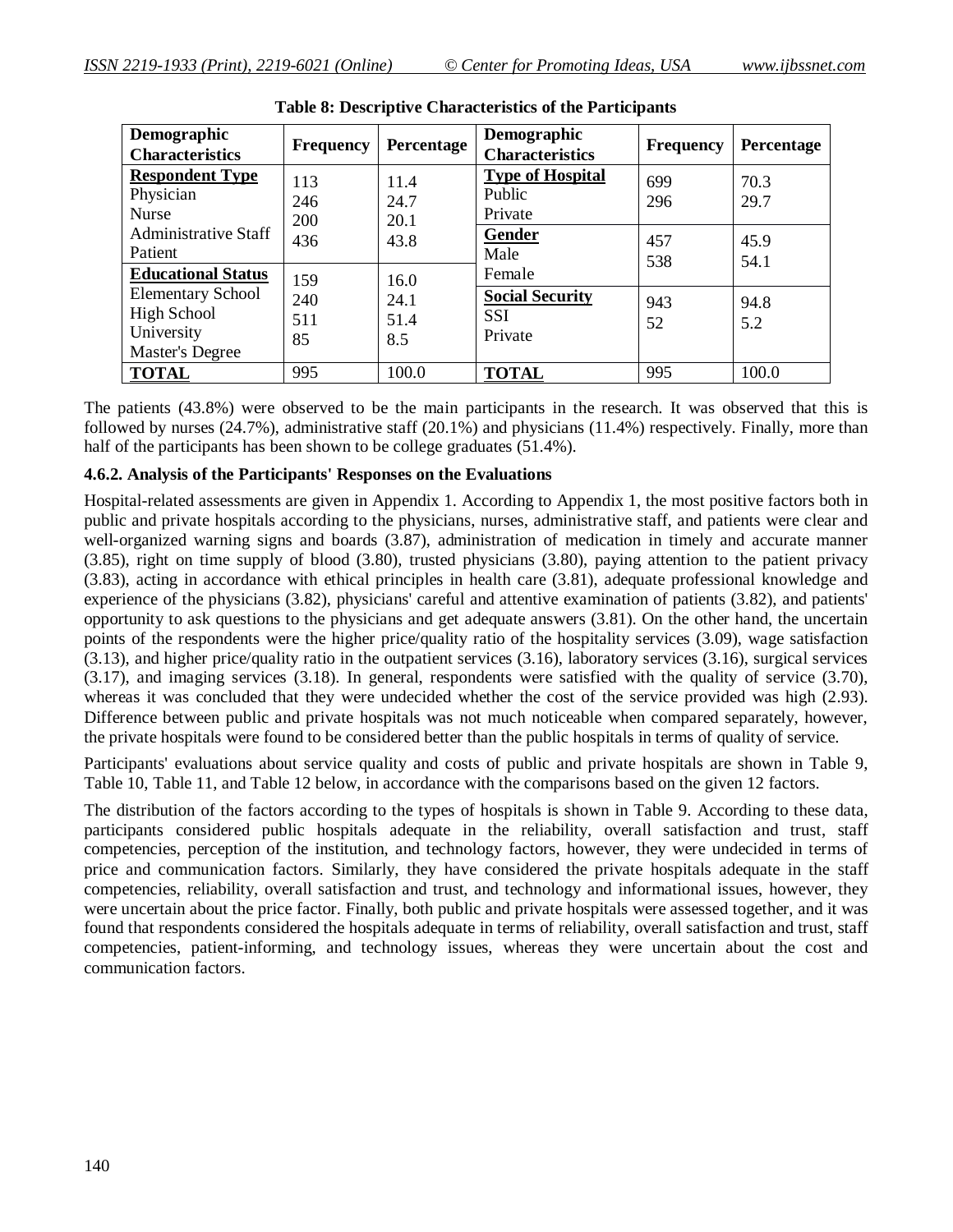| <b>Factors</b>                        | Hospitals<br>Public | Hospitals<br>Private | Private<br>and<br>Public<br>ᄇ | Minimum | Maximum | Private Hospitals<br>Hospitals<br>Public |      |      |      | Private<br>and<br>Public | 国    |
|---------------------------------------|---------------------|----------------------|-------------------------------|---------|---------|------------------------------------------|------|------|------|--------------------------|------|
|                                       | n                   | $\mathbf n$          | $\mathbf n$                   |         |         | Ave.                                     | SD.  | Ave. | SD.  | Ave.                     | SD.  |
| <b>Staff Competencies</b>             | 699                 | 296                  | 995                           | 1.00    | 5.00    | 3.66                                     | 0.94 | 3.91 | 0.83 | 3.74                     | 0.91 |
| Technology                            | 699                 | 296                  | 995                           | 1.00    | 5.00    | 3.62                                     | 0.92 | 3.75 | 0.82 | 3.66                     | 0.89 |
| Investments                           | 699                 | 296                  | 995                           | 1.00    | 5.00    | 3.42                                     | 0.93 | 3.44 | 1.02 | 3.43                     | 0.96 |
| Reliability                           | 699                 | 296                  | 995                           | 1.00    | 5.00    | 3.67                                     | 1.10 | 3.85 | 0.98 | 3.72                     | 1.06 |
| Cost                                  | 699                 | 296                  | 995                           | 1.00    | 5.00    | 3.48                                     | 0.89 | 3.49 | 0.95 | 3.48                     | 0.91 |
| <b>Physical Facilities</b>            | 699                 | 296                  | 995                           | 1.00    | 5.00    | 3.58                                     | 0.91 | 3.57 | 0.85 | 3.57                     | 0.89 |
| Price                                 | 699                 | 296                  | 995                           | 1.00    | 5.00    | 3.16                                     | 0.96 | 3.17 | 1.12 | 3.16                     | 1.01 |
| <b>Overall Satisfaction and Trust</b> | 699                 | 296                  | 995                           | 1.00    | 5.00    | 3.67                                     | 1.10 | 3.85 | 0.98 | 3.72                     | 1.06 |
| Communication                         | 699                 | 296                  | 995                           | 1.00    | 5.00    | 3.31                                     | 1.03 | 3.57 | 0.90 | 3.39                     | 1.00 |
| Perception of the Institution         | 699                 | 296                  | 995                           | 1.00    | 5.00    | 3.64                                     | 1.08 | 3.49 | 1.03 | 3.59                     | 1.07 |
| Informational                         | 699                 | 296                  | 995                           | 1.00    | 5.00    | 3.60                                     | 1.04 | 3.73 | 1.02 | 3.64                     | 1.04 |
| <b>Employee Satisfaction</b>          | 699                 | 296                  | 995                           | 1.00    | 5.00    | 3.29                                     | 1.09 | 3.47 | 1.06 | 3.35                     | 1.08 |

**Table 9: Distributions of the Factor Scores (Public and Private Hospitals)**

The distributions of the factors according to the types of participants in public hospitals are shown in Table 10. According to these data, the public hospitals were considered the most adequate in terms of staff competencies and informational factors by the physicians, in terms of communication factor by the nurses, in terms of technology, investments, reliability and cost factors by the administrative staff, and in terms of physical facilities, price, overall satisfaction and trust, the perception of institution, and employee satisfaction factors by the patients.

|                                       | <b>Physician</b> |      | <b>Nurse</b> |      | <b>Administrative Staff</b> |      | <b>Patient</b> |      |  |
|---------------------------------------|------------------|------|--------------|------|-----------------------------|------|----------------|------|--|
| <b>Factors</b>                        | Ave.             | SD.  | Ave.         | SD.  | Ave.                        | SD.  | Ave.           | SD.  |  |
| <b>Staff Competencies</b>             | 3.76             | 0.94 | 3.61         | 0.99 | 3.58                        | 0.93 | 3.71           | 0.91 |  |
| Technology                            | 3.46             | 1.04 | 3.64         | 0.89 | 3.77                        | 0.91 | 3.58           | 0.90 |  |
| Investments                           | 3.26             | 1.13 | 3.41         | 1.07 | 3.53                        | 0.89 | 3.42           | 0.80 |  |
| Reliability                           | 3.50             | 1.02 | 3.61         | 0.88 | 3.68                        | 0.87 | 3.67           | 0.85 |  |
| Cost                                  | 3.50             | 0.91 | 3.44         | 0.99 | 3.52                        | 0.93 | 3.47           | 0.80 |  |
| <b>Physical Facilities</b>            | 3.42             | 1.06 | 3.46         | 0.87 | 3.60                        | 0.87 | 3.67           | 0.90 |  |
| Price                                 | 3.11             | 1.02 | 3.08         | 1.01 | 3.13                        | 1.04 | 3.22           | 0.87 |  |
| <b>Overall Satisfaction and Trust</b> | 3.49             | 1.10 | 3.54         | 1.15 | 3.62                        | 1.08 | 3.81           | 1.06 |  |
| Communication                         | 3.23             | 1.18 | 3.38         | 1.09 | 3.26                        | 1.06 | 3.32           | 0.94 |  |
| Perception of the Institution         | 3.42             | 1.27 | 3.61         | 1.14 | 3.68                        | 1.05 | 3.69           | 1.01 |  |
| Informational                         | 3.86             | 0.92 | 3.55         | 1.06 | 3.64                        | 1.04 | 3.54           | 1.06 |  |
| <b>Employee Satisfaction</b>          | 3.19             | 1.17 | 3.22         | 1.28 | 3.30                        | 1.13 | 3.36           | 0.92 |  |

**Table 10: Distributions of the Factor Scores According to Type of Respondents (Public Hospitals)**

The distributions of the factors according to the types of participants in private hospitals are shown in Table 11. According to this data, participating doctors consider private hospitals adequate in all factors except the price factor. It has been observed that the price factor was considered positive mostly by the nurses.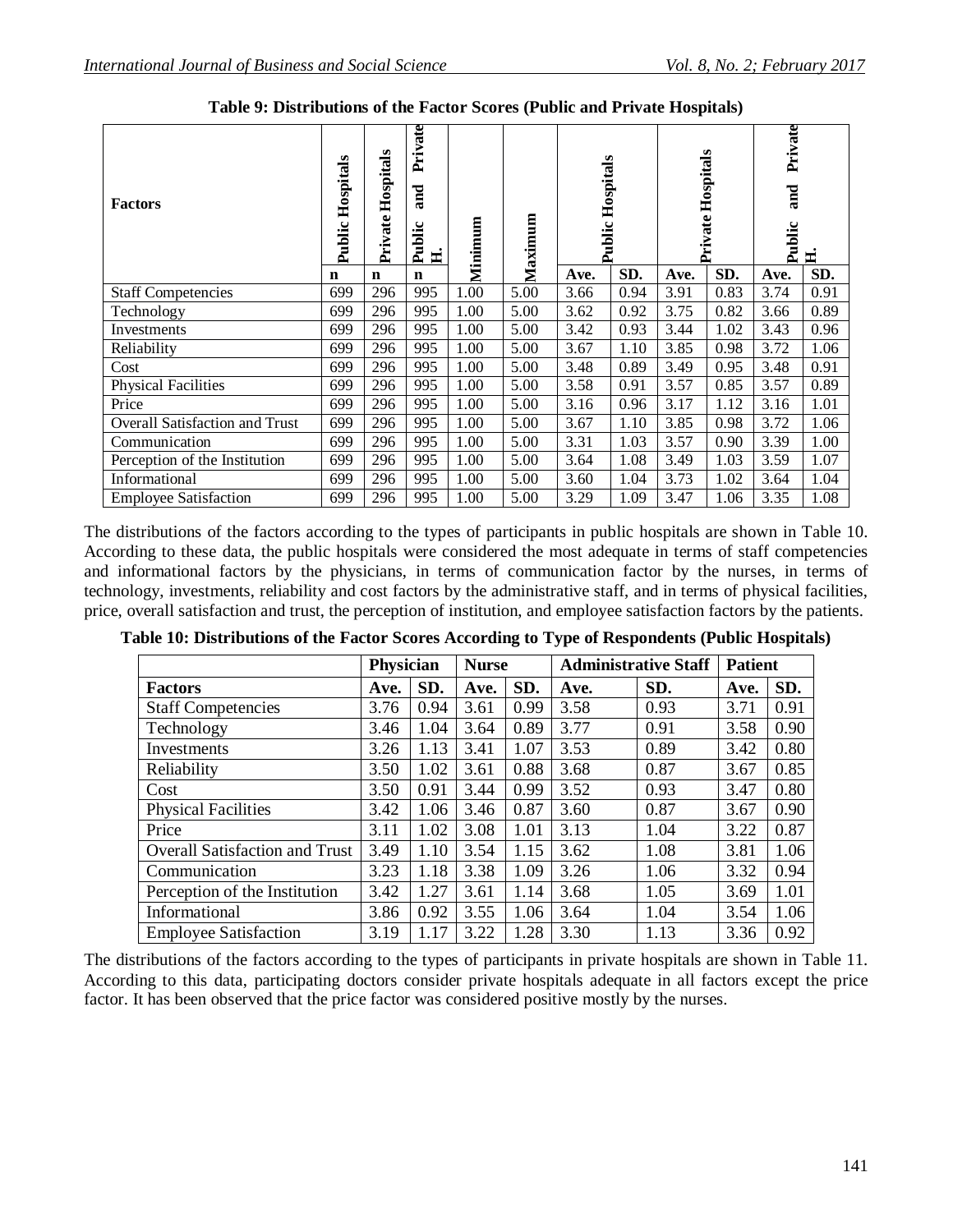|                                       | <b>Physician</b> |      | <b>Nurse</b> |      | <b>Administrative Staff</b> |      | <b>Patient</b> |      |
|---------------------------------------|------------------|------|--------------|------|-----------------------------|------|----------------|------|
| <b>Factors</b>                        | Ave.             | SD.  | Ave.         | SD.  | Ave.                        | SD.  | Ave.           | SD.  |
| <b>Staff Competencies</b>             | 4.08             | 0.70 | 3.93         | 0.97 | 3.88                        | 0.91 | 3.86           | 0.72 |
| Technology                            | 3.81             | 0.83 | 3.78         | 0.92 | 3.80                        | 0.96 | 3.69           | 0.70 |
| Investments                           | 3.71             | 0.90 | 3.44         | 1.16 | 3.45                        | 1.08 | 3.38           | 0.93 |
| Reliability                           | 4.03             | 0.84 | 3.71         | 1.13 | 3.84                        | 1.13 | 3.88           | 0.85 |
| Cost                                  | 3.84             | 0.65 | 3.55         | 1.06 | 3.59                        | 1.00 | 3.31           | 0.91 |
| <b>Physical Facilities</b>            | 3.60             | 0.83 | 3.55         | 1.06 | 3.57                        | 0.95 | 3.56           | 0.79 |
| Price                                 | 3.21             | 1.01 | 3.29         | 1.18 | 3.16                        | 1.25 | 3.08           | 1.06 |
| <b>Overall Satisfaction and Trust</b> | 4.03             | 0.84 | 3.71         | 1.13 | 3.84                        | 1.13 | 3.88           | 0.85 |
| Communication                         | 3.74             | 0.82 | 3.61         | 1.00 | 3.60                        | 1.06 | 3.49           | 0.77 |
| Perception of the Institution         | 3.64             | 0.81 | 3.60         | 1.13 | 3.59                        | 1.08 | 3.34           | 0.99 |
| Informational                         | 3.87             | 0.84 | 3.82         | 1.09 | 3.82                        | 0.92 | 3.61           | 1.05 |
| <b>Employee Satisfaction</b>          | 3.96             | 0.72 | 3.28         | 1.32 | 3.79                        | 0.96 | 3.34           | 0.93 |

The distributions of the factors according to the types of participants (in public and private hospitals) are shown in Table 12. According to these data, both the public and private hospitals were considered the most adequate in terms of staff competencies, cost, informational, and employee satisfaction factors by the physicians, in terms of communication factor by the nurses, in terms of technology, investments, reliability, physical facilities, and the perception of institution factors by the administrative staff, and in terms of price, and overall satisfaction and trust factors by the patients.

**Table 12: Distributions of the Factor Scores According to Type of Respondents (Public and Private Hospitals)**

|                                       | <b>Physician</b> |      | <b>Nurse</b> |      | <b>Administrative Staff</b> |      | <b>Patient</b> |      |
|---------------------------------------|------------------|------|--------------|------|-----------------------------|------|----------------|------|
| <b>Factors</b>                        | Ave.             | SD.  | Ave.         | SD.  | Ave.                        | SD.  | Ave.           | SD.  |
| <b>Staff Competencies</b>             | 3.86             | 0.88 | 3.71         | 1.01 | 3.65                        | 0.93 | 3.75           | 0.86 |
| Technology                            | 3.57             | 0.99 | 3.69         | 0.90 | 3.77                        | 0.92 | 3.61           | 0.84 |
| Investments                           | 3.40             | 1.08 | 3.41         | 1.11 | 3.51                        | 0.94 | 3.41           | 0.84 |
| Reliability                           | 3.60             | 0.95 | 3.72         | 0.88 | 3.76                        | 0.87 | 3.71           | 0.81 |
| Cost                                  | 3.60             | 0.85 | 3.47         | 1.02 | 3.54                        | 0.95 | 3.42           | 0.84 |
| <b>Physical Facilities</b>            | 3.48             | 0.99 | 3.48         | 0.89 | 3.59                        | 0.89 | 3.64           | 0.87 |
| Price                                 | 3.14             | 1.01 | 3.13         | 1.08 | 3.14                        | 1.10 | 3.18           | 0.93 |
| <b>Overall Satisfaction and Trust</b> | 3.66             | 1.05 | 3.59         | 1.15 | 3.68                        | 1.10 | 3.83           | 1.00 |
| Communication                         | 3.39             | 1.10 | 3.45         | 1.08 | 3.35                        | 1.07 | 3.37           | 0.89 |
| Perception of the Institution         | 3.49             | 1.15 | 3.60         | 1.15 | 3.66                        | 1.05 | 3.59           | 1.02 |
| Informational                         | 3.87             | 0.89 | 3.63         | 1.09 | 3.68                        | 1.01 | 3.56           | 1.05 |
| <b>Employee Satisfaction</b>          | 3.43             | 1.11 | 3.23         | 1.30 | 3.42                        | 1.11 | 3.35           | 0.92 |

### **4.6.3. Analysis of Hypotheses**

This section presents the analysis of the hypotheses on the basis of comparison of predetermined factors between public and private hospitals. The Table 13 given below presents the homogeneity of the hypotheses, and the Table 14 gives the analysis of the hypothesis. As shown in Table 14, there was no difference between public and private hospitals in terms of the staff competencies, technology, investments, price, communication, perception of the institution, and informational factors, there was no difference between private hospitals in terms of the reliability, physical facilities, and overall satisfaction-trust factors, and also no difference was found between public hospitals in terms of cost and employee satisfaction factors, and hence the hypothesis 1, hypothesis 2, hypothesis 3, hypothesis 4, hypothesis 5, hypothesis 6, hypothesis 8, hypothesis 9, hypothesis 12, hypothesis 13, hypothesis 14, hypothesis 16, hypothesis 17, hypothesis 18, hypothesis 19, hypothesis 20, hypothesis 21, hypothesis 22, and hypothesis 23 were accepted (p>0,05).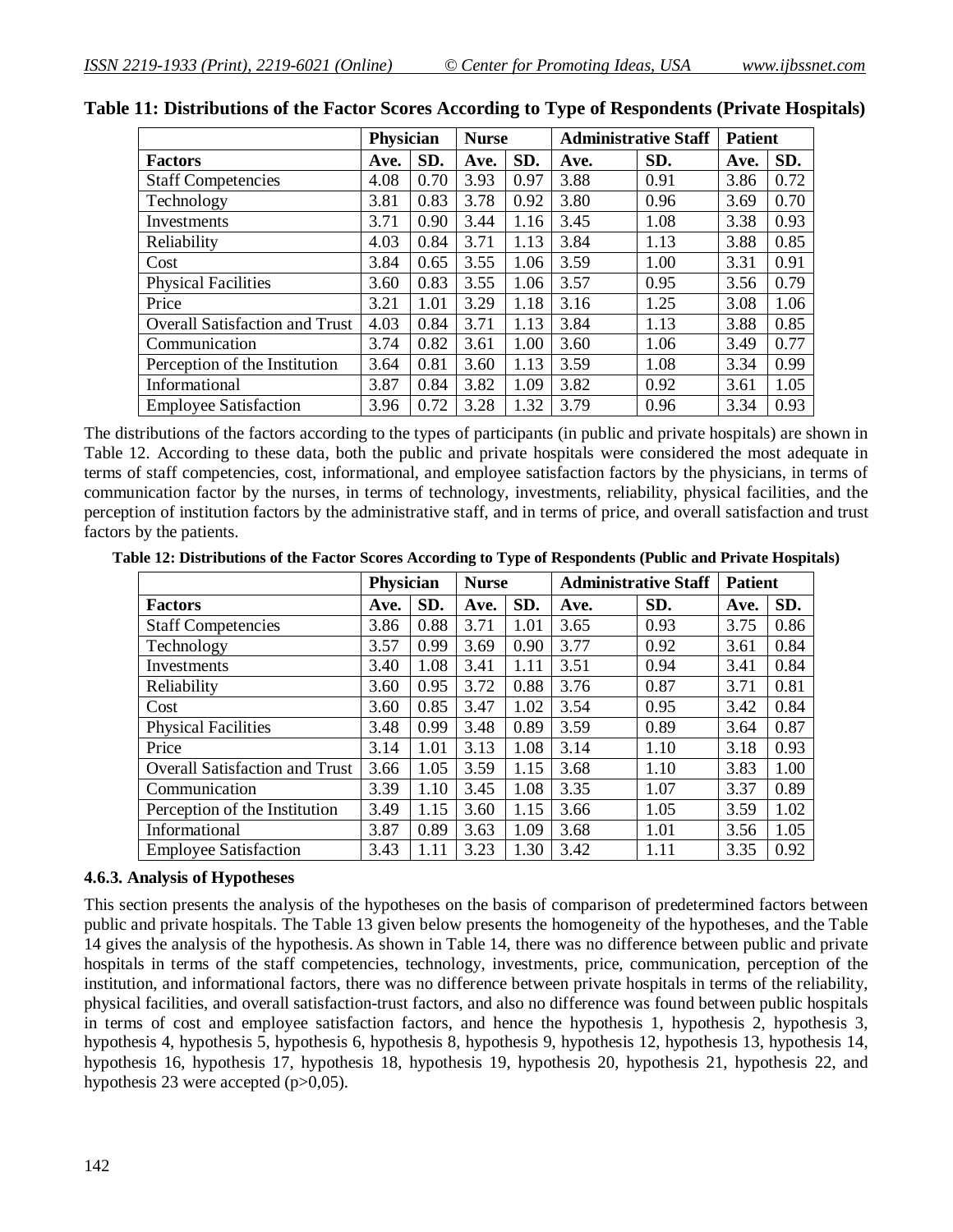| <b>Factors</b>                        | <b>Respondents</b> |                   |  |  |  |  |  |  |
|---------------------------------------|--------------------|-------------------|--|--|--|--|--|--|
|                                       | Public (p-value)   | Private (p-value) |  |  |  |  |  |  |
| <b>Staff Competencies</b>             | 0.935              | 0.006             |  |  |  |  |  |  |
| Technology                            | 0.344              | 0.086             |  |  |  |  |  |  |
| Investments                           | 0.000              | 0.021             |  |  |  |  |  |  |
| Reliability                           | 0.457              | 0.004             |  |  |  |  |  |  |
| Cost                                  | 0.100              | 0.016             |  |  |  |  |  |  |
| <b>Physical Facilities</b>            | 0.038              | 0.067             |  |  |  |  |  |  |
| Price                                 | 0.059              | 0.126             |  |  |  |  |  |  |
| <b>Overall Satisfaction and Trust</b> | 0.457              | 0.004             |  |  |  |  |  |  |
| Communication                         | 0.005              | 0.022             |  |  |  |  |  |  |
| Perception of the Institution         | 0.006              | 0.035             |  |  |  |  |  |  |
| Informational                         | 0.189              | 0.143             |  |  |  |  |  |  |
| <b>Employee Satisfaction</b>          | 0.000              | 0.000             |  |  |  |  |  |  |

|  |  | <b>Table 13: Homogeneity Test</b> |  |
|--|--|-----------------------------------|--|
|--|--|-----------------------------------|--|

Factors and the hypotheses with significant differences between public and private hospitals are addressed in detail below. A significant difference between the assessments of participants on public hospitals was found in terms of the reliability factor, and the hypothesis 7 was rejected  $(p=0.021, p<0.05)$ . The "Tukey test" was used to determine the sub-group that causes this difference, and a significant difference was found between the groups of nurses and patients (Table 13). This result is validated by patients (3.67) that consider the institutions were more reliable, compared to nurses (3.61). (Table 10). A significant difference between the assessments of participants on private hospitals was found in terms of the cost factor (Table 14), and the hypothesis 10 was rejected  $(p=0.021,$ p<0.05). The "Tamhane's Test" was used to determine the sub-group that cause this difference, and a significant difference was found between the groups of physicians and patients (Table 13). Physicians' (3.84) consideration that the institutions are appropriate in terms of cost, compared to patients (3.31), confirms this result. (Table 11).

A significant difference between the assessments of participants on public hospitals was found in terms of the physical facilities factor (Table 14), and the hypothesis 11 was rejected ( $p=0.042$ ,  $p<0.05$ ). The "Tamhane's Test" was used to determine the sub-group that cause this difference, and a significant difference was found between the groups of nurses and patients (Table 13). This result is validated by patients (3.67) that consider the institutions more adequate, compared to nurses' assessments (3.46), in terms of physical facilities (Table 10).

|                                       | <b>Respondents</b> |                |                |                |  |  |  |  |  |  |
|---------------------------------------|--------------------|----------------|----------------|----------------|--|--|--|--|--|--|
| <b>Factors</b>                        | <b>Public</b>      |                | <b>Private</b> |                |  |  |  |  |  |  |
|                                       | <b>F</b> Value     | <b>P</b> Value | <b>F</b> Value | <b>P</b> Value |  |  |  |  |  |  |
| <b>Staff Competencies</b>             | 1.094              | 0.351          | 0.669          | 0.572          |  |  |  |  |  |  |
| Technology                            | 2.254              | 0.081          | 0.353          | 0.787          |  |  |  |  |  |  |
| Investments                           | 1.429              | 0.233          | 0.950          | 0.417          |  |  |  |  |  |  |
| Reliability                           | 3.259              | 0.021          | 0.958          | 0.413          |  |  |  |  |  |  |
| Cost                                  | 0.234              | 0.873          | 3.298          | 0.021          |  |  |  |  |  |  |
| <b>Physical Facilities</b>            | 2.740              | 0.042          | 0.031          | 0.993          |  |  |  |  |  |  |
| Price                                 | 0.951              | 0.415          | 0.574          | 0.632          |  |  |  |  |  |  |
| <b>Overall Satisfaction and Trust</b> | 3.259              | 0.021          | 0.958          | 0.413          |  |  |  |  |  |  |
| Communication                         | 0.499              | 0.683          | 0.853          | 0.466          |  |  |  |  |  |  |
| Perception of the Institution         | 1.379              | 0.248          | 1.591          | 0.192          |  |  |  |  |  |  |
| Informational                         | 2.172              | 0.090          | 1.179          | 0.318          |  |  |  |  |  |  |
| <b>Employee Satisfaction</b>          | 0.828              | 0.479          | 5.692          | 0.001          |  |  |  |  |  |  |

|  |  |  |  | <b>Table 14: ANOVA Analysis</b> |
|--|--|--|--|---------------------------------|
|--|--|--|--|---------------------------------|

A significant difference between the assessments of participants on public hospitals was found in terms of the overall satisfaction factor (Table 14), and the hypothesis 15 was rejected ( $p=0.021$ ,  $p<0.05$ ). The "Tukey test" was used to determine the sub-group that causes this difference, and a significant difference was found between the groups of nurses and patients (Table 13). This result is validated by patients (3.81) that consider the institutions more adequate, compared to nurses' assessments (3.54), in terms of overall satisfaction and reliability (Table 10).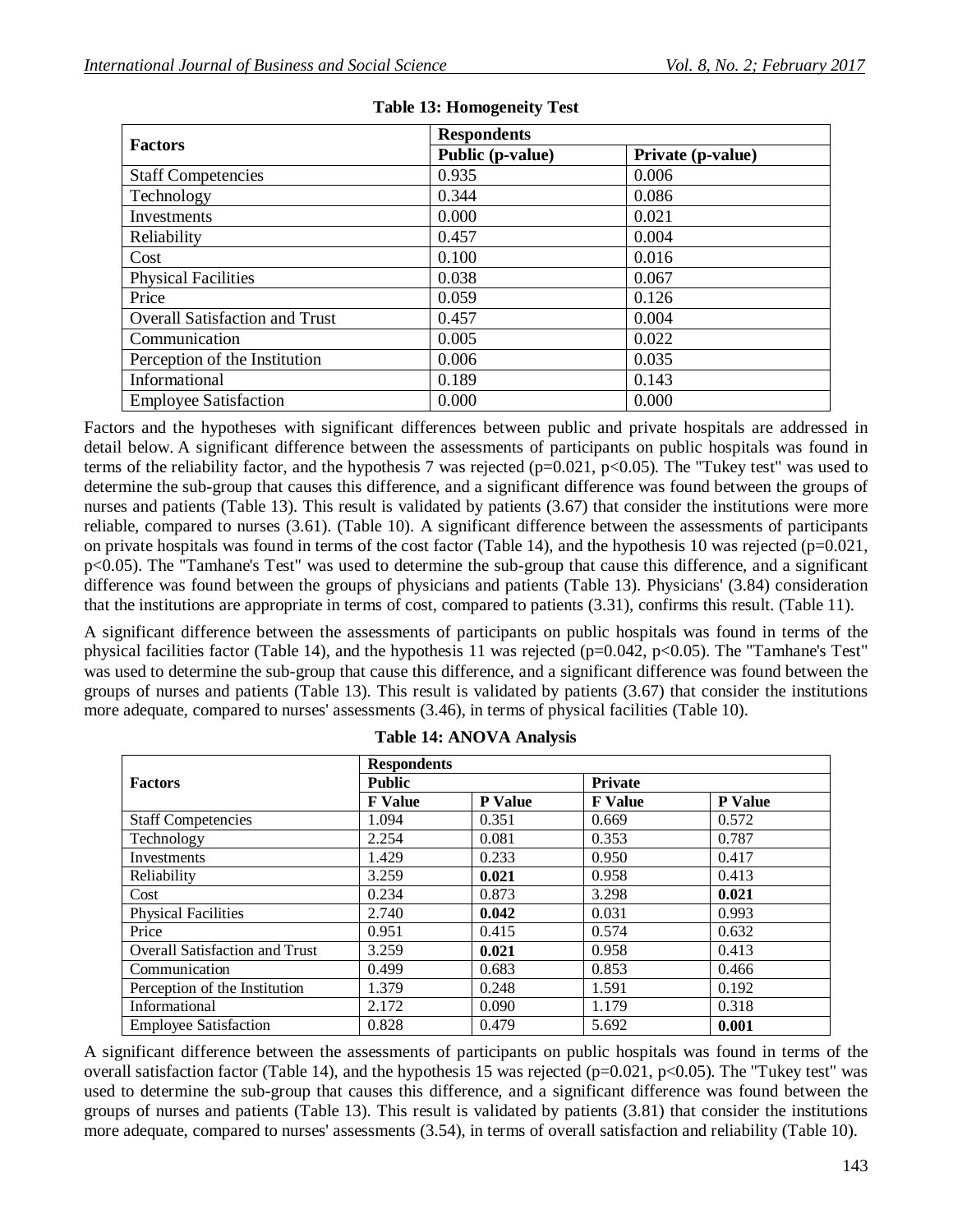A significant difference between the assessments of participants on private hospitals was found in terms of the employee satisfaction factor (Table 14), and the hypothesis 24 was rejected (p=0.001, p<0.05). The "Tamhane's Test" was used to determine the sub-group that cause this difference, and a significant difference was found between the groups of patients, doctors and administrative staff (Table 13). This result is validated by doctors (3.96) that consider the institutions better, compared to patients (3.34) and nurses (3.74), in terms of employee satisfaction (Table 11).

### *5. Result and Recommendations*

The service quality and behaviors of healthcare workers are among the major concerns for patients admitted to healthcare institutions. For example, a study conducted by Kumaraswamy (2012) has emphasized the effect of surgical operations and behaviors of physicians in the preferences of public and private institutions, and studies by Kane et al. (2007), and Needleman and Charmilles (2009) have also emphasized the effect of nurses on quality of service. Within the scope of this study, participants stated that the staff competencies factor in private hospitals (3.91) is better than of public hospitals (3.66). According to the type of participants, it was observed that doctors in both public and private institutions had more positive views.

Since the health services are among the primary needs, they require continuous investment in order to keep pace with the ever-evolving era. For example, it was emphasized in studies by Öztürk et al. (2015), Altay (2008), and Bayın (2014) that investment decisions are indispensable for all businesses. In this study, participants stated that the investments in private hospitals (3.44) are slightly better compared to public hospitals (3.42). According to type of participants, it was observed that the administrative staff (3.53) in public institutions, and physicians in private institutions (3.71) had more positive views. It can be said that keeping up with today's technology if of importance among these investments. Studies by Wanjau et al. (2012), De Blasio and Walker (2009), Omachonu and Einspruch (2010), Tan and Ong (2002) and Burney et al. (2010) have emphasized that technology has a significant impact on the quality service. Within the scope of this study, participants were observed to deem private hospitals (3.75) technologically more adequate than public hospitals (3.62). In terms of type of participants, it was determined that the administrative staff (3.77) in public institutions, and physicians (3.81) in private institutions had more positive views.

Health care providers are one of the areas characterized with immense safety problems. For example, in a study by Aikins et al. (2014) it was emphasized that the reliability factor is one of the most important factors that affect the preference of private and public hospitals, and a study by Kumaraswamy (2012) has emphasized that the support facilities is one of the most important factors that affect the service quality. In this study, it was observed that the level of qualification in private hospitals (3.85) is better than of public hospitals (3.67) according to the participants. In terms of type of participants, it was determined that the administrative staff (3.68) in public institutions, and doctors (4.03) in private institutions had more positive views.

One of the points considered important both by patients and healthcare professionals is the level of communication in the institution. And, studies by Madula (2013), Vermeir et al. (2015), Prilutski (2010), and Rosenstein and O'Daniel (2008) have emphasized that the communication factor is a significant factor in healthcare services. In this study, participants stated that they observed a better level of communication in private hospitals (3.57) compared to public hospitals (3.31). In terms of type of participants, it was determined that nurses (3.38) in public institutions, and doctors (3.74) in private institutions had more positive views towards the communication factor.

Today, seeing patients as customers has brought the human-centered approach in health care providers. For example, studies by Şahin and İğde (2014), and Papatya et al. (2012) stress that human-oriented approach needs to be adopted to create a lasting value. In this study, the level of satisfaction in public hospitals (3.67) was lower than the private hospitals (3.85) according to the participants. According to the type of participants, it was observed that doctors (4.03) in private institutions, and patients (3.81) in public institutions had higher level of satisfaction. And another remarkable matter of the hospitals is their physical facilities. For example, studies by Ross & Venkatesh (2015), Mosadeghrad (2014), and McKee and Healy (2000) have emphasized that the physical structure, and environmental factors have an important role in the improvement of service quality. And, in this study it was found that the physical structures of public hospitals (3.58) and private hospitals (3.57) were assessed almost the same. According to type of participants, it was observed that the administrative staff (3.59) in public institutions, and physicians (3.60) in private institutions had more positive views.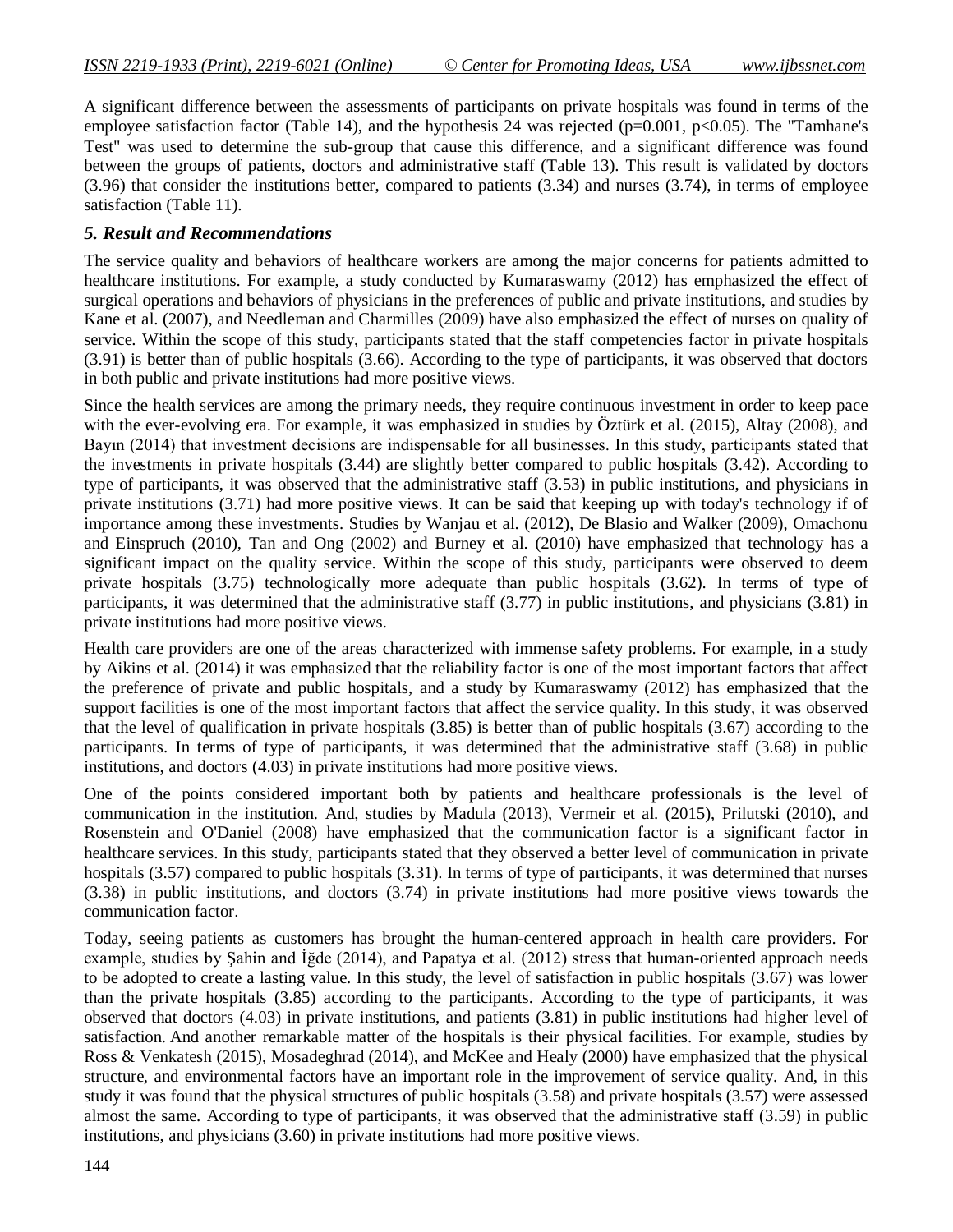As a result, it was determined that public hospitals fall behind the private hospitals in terms of the staff competencies, technology, investments, reliability, cost, price, overall satisfaction and trust, communication, informational, and employee satisfaction factors, whereas, they were found to be better in the physical facilities, and perception of the institution factors. In this regard, some suggestions for public hospitals and private hospitals were made. Accordingly, it is necessary to employ competent healthcare professionals, expert in their fields, in public hospitals. The fact that most of the employees in public institutions are recruited through assignments, and the public institutions are unable to choose their own staff may pose a challenge for the public institutions, but these institutions can overcome this problem with a comprehensive training program. Investments in public institutions should be increased and incentives should be provided. Technology is the primary investment among them. Institutions that aim to modernize and compete with other health care providers should be able to follow technological developments. The environment of trust between health professionals and between health professionals and patients in public institutions should be further strengthened, and it should be ensured that the employees of the health institutions and patients admitted to that institution feel safe. The existing physical facilities of private hospitals should be made better. In order to increase employee satisfaction in public institutions, the human resources department of the institution needs to work in a more active manner. The institutional perception of private hospitals should be reflected in the best possible way to both employees and patients, and it should be ensured that these individuals adopt the perception. For this, necessary publicity can be made within the legal limits. The mechanisms used for informing patients in public institutions should be more actively used. Finally, the competition between public and private hospitals should be increased in order to increase the quality of service and reduce the costs down to acceptable levels.

### *Acknowledgements*

This study was financed by Kahramanmaraş Sütçü Imam University Research Projects Administration (Project Number: 2015:1-62M). All permits were obtained from the required institutions (hospitals) by the KSU Administration for survey. The study was conducted in accordance with ethical standards.

### *References*

- Aikins, I., Ahmed, M. & Admizah, E.D. (2014). Assesing The Role of Quality Service Delivery In Client Choice For Healthcare: A Case Study of Bechem Government Hospital And Gren Hill Hospital. European Journal of Logistics Purchasing and Supply Chain Management, 2(3), 1-23.
- Altay, A. (2008). Sağlık Hizmetlerinin Sunumunda Yeni Açılımlar ve Türkiye Açısından Değerlendirilmesi. Sayıştay Dergisi, 64, 33-58.
- Arpat, B., Şaşmaz, N. & Yürekli, E. (2014). Sağlık Hizmetlerinde Kalite Maliyetleri. SDU İİBF Dergisi, 19(3), 313-332.
- Bardak, L. (2013). Faaliyet Tabanlı Maliyet Yönetimi Bakışıyla Hastane Maliyet Analizi. Yüksek Lisans Projesi, Beykent Univ. Social Sciences. Inst., İstanbul.
- Bayın, G. (2014). Sistem Yaklaşımı Bakış Açısıyla Sağlık Kurumlarında Dış Çevre Analizi. ÇKÜ İİBF Dergisi, 4(2), 99-120.
- Burney, S.M.A., Mahmood, N. & Abbas, Z. (2010). Information and Communication Technology in Healthcare Management Systems: Prospects for Developing Countries. International Journal of Computer Applications, 4(2), pp. 27-32.
- Chandrupatla, T.R. (2009). Quality and Reliability in Engineering. Cambridge University Press, 1-7.
- De Blasio, J. & Walker, B.N. (2009). Documentation in A Medical Setting: Effects of Technology on Perceived Quality of Care. Proceedings of The Human Factors and Ergonomics Society Annual Meeting, 53(11), 645-649.
- Hvenegaard, A., Arendt, J.N., Street, A. & Gyrd-Hansen, D. (2009). Exploring The Relationship Between Costs and Quality – Does The Joint Evaluation of Costs and Quality Alter The Ranking of Danish Hospital Departments?. Health Economics Papers, University of Southern Denmark, 6, 1-19.
- Horngren, C.T., Datar, S.M. & Rajan, M.V. (2012). Cost Accounting A Managerial Emphasis. Fourteenth Edition, Prentice Hall.
- Jarlier, A. & Charvet-Protat, S. (2000). Can Improving Quality Decrease Hospital Costs?. International Journal For In Health Care, 12 (2), 125-131.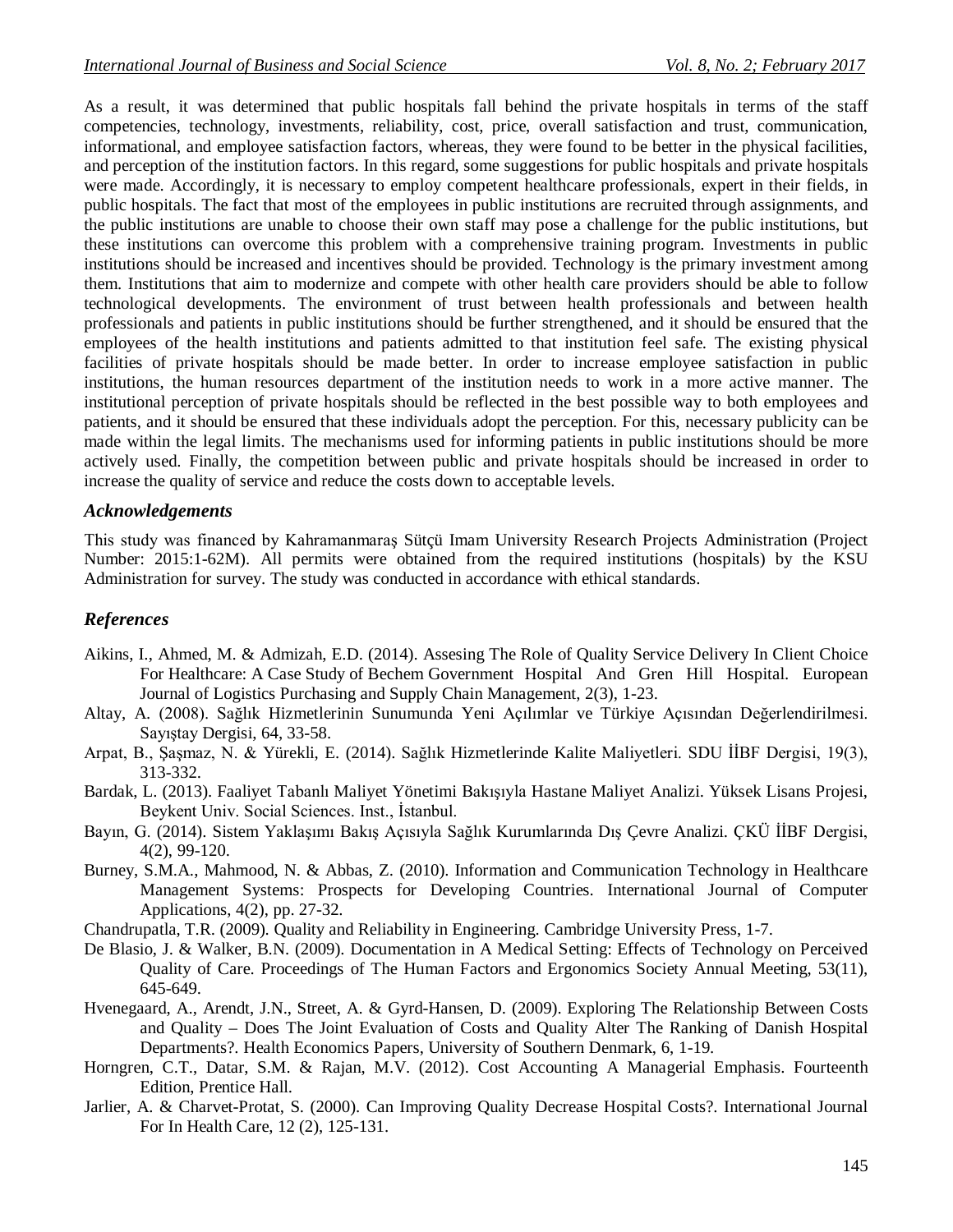- Kane, R.L., Shamliyan, T., Mueller, C., Duval, S. & Wilt, T.J. (2007). Nurse Staffing and Quality of Patient Care. Number 151, Minnesota Evidence-Based Practice Center, Minnesota.
- Kumaraswamy, S. (2012). Service Quality In Health Care Centres: An Empirical Study. International Journal of Business and Social Science, 3 (16), 141-150.
- Madula, P. (2013). Nursing Education and Its Impact on Patient-Healthcare Provider Communication in Malawian Hospitals. Journal of Media and Communication Studies, 5(8), 123-131.
- McKee, M. & Healy, J. (2000). The Role of the Hospital in a Changing Environment. Bulletin of the World Health Organization, 78(6), 803-810.
- Mosadeghrad, A.M. (2014). Factors Influencing Healthcare Service Quality. International Journal of Health Policy and Management, 3(2), 77-89.
- Needleman, J. & Hassmiller, S.(2009). The Role of Nurses in Improving Hospital Quality and Efficiency: Real-World Results. Health Affairs 28, 4, 628-663.
- Omachonu, V.K. & Einspruch, N.G. (2010). Innovation in Healthcare Delivery Systems: A Conceptual Framework. The Innovation Journal: The Public Sector Innovation Journal, 15(1), 1-20.
- Öztürk, Z., Top, M. & Pehlevan, O. (2015). Sağlık Sektöründe Yatırım Projelerinin Değerlendirilmesi", Uluslararası Sağlık Yönetimi ve Stratejileri Araştırma Dergisi, 1(2), 18-38.
- Papatya, G., Papatya, N. & Hamşıoğlu, A.B. (2012). Sağlık İşletmelerinde Algılanan Hizmet Kalitesi ve Hasta Memnuniyeti: İki Özel Hastanede Karşılaştırmalı Bir Araştırma. Kırıkkale Univ. Social Sciences. Inst., 2(1), 87-108.<br>N. & Krishnamoothi, K.S. (2010).
- Paris, N. & Krishnamoothi, K.S. (2010). Appyling Cost of Quality In Health Care. file:///C:/Users/edestek/Downloads/RequestedFile.pdf (Download Date: December, 28, 2016).
- Prilutski, M.A. (2010) A Brief Look at Effective Health Communication Strategies in Ghana. The Elon Journal of Undergraduate Research in Communications, 1(2), 51-58.
- Rosenstein, A.H. & O'Daniel, M. (2008). A Survey of the Impact of Disruptive Behaviors and Communication Defects on Patient Safety. The Joint Commission Journal on Quality and Patient Safety, 34(8),464-471.
- Ross, D.S. & Venkatesh, R. (2015). An Empricial Study of The Factors Influencing Quality of Healthcare and Its Effects on Patient Satisfaction. International Journal of Innovative Research in Science, Engineering and Technology, 4(2), 54-59.
- Schiffauerova, A. & Thomson, V. (2006). A Review of Research on Cost of Quality Models and Best Practices. International Journal of Quality & Reliability Management, 23(4), 1-23.
- Sower, V.E., Quarles, R. & Broussard, E. (2007). Cost of Quality Usage and Its Relationship to Quality System Maturity. International Journal of Quality & Reliability Management, 24 (2), 121-140.
- Suarez, J.G. (1992). Three Experts on Quality Management: Philip B. Crosby, W. Edwards Deming, Joseph M. Duran. Department of Navy, TQLO Publication No:92-02, USA
- Şahin, G. & İğde, F.A.A. (2014). Hasta Merkezli Bakım Ortak Karar Alma Süreci ve Kalite. Türkiye Klinikleri Dergisi, 5(3), 38-43.
- Tan, L.T.H. and Ong, K.L. (2002). The Impact of Medical Technology on Healthcare Today. Hong Kong Journal of Emergency Medicine 9(4), 231-236.
- Vermeir, P., Vandijck, D., Degroote, S., Peleman, R., Verhaeghe, R., Mortier, E., Hallaert, G., Daele, S.V., Buylaert, W. & Vogelaers, D. (2015). Communication in Healthcare: A Narrative Review of The Literature and Practical Recommendations. The International Journal of Clinical Practice, 69(11), 1257- 1267.
- Wang, M.T., Wang, S.S.C., Wang, S.W.C. & Wang, A.S.M. (2010). An Introduction of COQ Models and Their Applications. Proceedings of The 2010 International Conference on Engineering, Project, and Production Management, 119-128.
- Wanjau, K.N., Muiruri, B.W. & Ayodo, E. (2012). Factors Affecting Provision of Service Quality in The Public Health Sector: A Case of Kenyatta National Hospital. International Journal of Humanities and Social Science", 2(13), 114-125.
- World Health Organization (2006). Quality of Care A Process for Making Strategic Choices in Health Systems. WHO Library Cataloging in Publication Data", France.
- Zaim, S., Tarım, M. & Zaim, H. (2011). Sağlık Kurumlarında Kalite ve Maliyet Analizi: Kamu Özel Karşılaştırması. İstanbul Ticaret Odası Yayınları, Yayın No: 2010 – 106, İstanbul.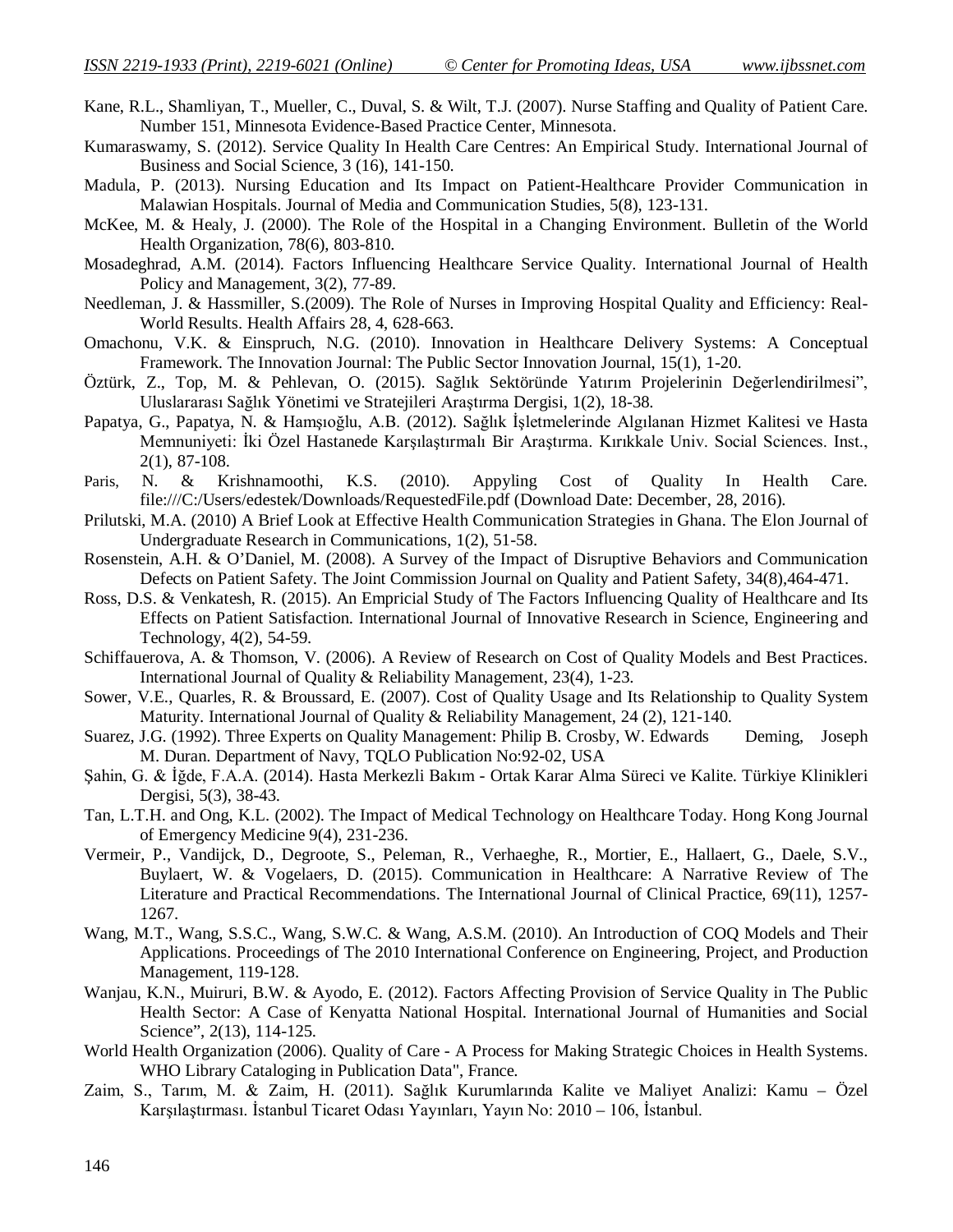# *Appendixes*

# **Appendix 1 – Hospital-Related Assessments**

| <b>Assessments</b>     |                                                                                                           | <b>Public</b> | <b>Private</b> | <b>Public</b><br>and<br><b>Private</b> | Min.         | Max. | <b>Public</b> |      | <b>Private</b> |      | <b>Public</b><br>and<br>Private |      |
|------------------------|-----------------------------------------------------------------------------------------------------------|---------------|----------------|----------------------------------------|--------------|------|---------------|------|----------------|------|---------------------------------|------|
|                        |                                                                                                           | $\mathbf n$   | $\mathbf N$    | n                                      |              |      | Ave.          | SD.  | Ave.           | SD.  | Ave.                            | SD.  |
| Item<br>1              | Physical facilities that are used in<br>this hospital are adequate.                                       | 699           | 296            | 995                                    | $\mathbf{1}$ | 5    | 3.61          | 1.22 | 3.53           | 1.15 | 3.59                            | 1.20 |
| Item<br>$\overline{c}$ | The toilets in this hospital are<br>extremely clean and well<br>maintained.                               | 699           | 296            | 995                                    | 1            | 5    | 3.39          | 1.15 | 3.68           | 1.08 | 3.48                            | 1.21 |
| Item<br>3              | The rooms at this hospital are<br>extremely clean and well<br>maintained.                                 | 699           | 296            | 995                                    | 1            | 5    | 3.63          | 1.17 | 3.76           | 1.05 | 3.67                            | 1.14 |
| Item<br>4              | In this hospital the foods are fresh<br>and tasty.                                                        | 699           | 296            | 995                                    | $\mathbf{1}$ | 5    | 3.18          | 1.22 | 3.39           | 1.20 | 3.25                            | 1.22 |
| Item<br>5              | The rooms at this hospital are<br>extremely quiet.                                                        | 699           | 296            | 995                                    | $\mathbf{1}$ | 5    | 3.47          | 1.19 | 3.53           | 1.15 | 3.49                            | 1.18 |
| Item<br>6              | There are appropriate parking<br>areas in this hospital.                                                  | 699           | 296            | 995                                    | $\mathbf{1}$ | 5    | 3.81          | 1.23 | 2.84           | 1.40 | 3.52                            | 1.36 |
| Item<br>7              | The hospital pays attention to<br>hygiene.                                                                | 699           | 296            | 995                                    | $\mathbf{1}$ | 5    | 3.70          | 1.15 | 3.79           | 1.06 | 3.72                            | 1.13 |
| Item<br>8              | Warning signs and boards in this<br>hospital are arranged in a clear and<br>understandable format.        | 699           | 296            | 995                                    | $\mathbf{1}$ | 5    | 3.81          | 1.21 | 4.00           | 1.03 | 3.87                            | 1.16 |
| Item<br>9              | In this hospital, all patient records<br>are kept accurately.                                             | 699           | 296            | 995                                    | $\mathbf{1}$ | 5    | 3.66          | 1.15 | 3.90           | 0.96 | 3.73                            | 1.10 |
| Item<br>10             | In this hospital, the administrative<br>processes are carried out correctly.                              | 699           | 296            | 995                                    | $\mathbf{1}$ | 5    | 3.44          | 1.21 | 3.82           | 1.01 | 3.55                            | 1.17 |
| Item<br>11             | Patient relations at this hospital are<br>carried out in the correct manner.                              | 699           | 296            | 995                                    | $\mathbf{1}$ | 5    | 3.53          | 1.19 | 3.81           | 1.00 | 3.61                            | 3.73 |
| <b>Item</b><br>12      | The discharge procedures of<br>discharged patients are carried out<br>extremely quickly in this hospital. | 699           | 296            | 995                                    | 1            | 5    | 3.64          | 1.13 | 3.95           | 0.97 | 3.73                            | 1.09 |
| Item<br>13             | The admission procedures of<br>patients are carried out extremely<br>quickly in this hospital.            | 699           | 296            | 995                                    | $\mathbf{1}$ | 5    | 3.65          | 1.18 | 3.96           | 0.98 | 3.74                            | 1.13 |
| Item<br>14             | Ambulance services are adequate.                                                                          | 699           | 296            | 995                                    | 1            | 5    | 3.58          | 1.08 | 3.81           | 0.94 | 3.65                            | 1.05 |
| <b>I</b> tem<br>15     | The security services in the<br>hospital are adequate.                                                    | 699           | 296            | 995                                    | $\mathbf{1}$ | 5    | 3.56          | 1.17 | 3.63           | 1.14 | 3.58                            | 1.16 |
| Item<br>16             | Medications are administered<br>accurately and timely.                                                    | 699           | 296            | 995                                    | $\mathbf{1}$ | 5    | 3.79          | 1.08 | 4.01           | 0.96 | 3.85                            | 1.05 |
| Item<br>17             | The supply of blood is performed<br>on time.                                                              | 699           | 296            | 995                                    | 1            | 5    | 3.76          | 1.05 | 3.90           | 0.93 | 3.80                            | 1.01 |
| Item<br>18             | In this hospital, the health services<br>are provided in an accurate<br>manner.                           | 699           | 296            | 995                                    | 1            | 5    | 3.77          | 1.14 | 4.03           | 0.93 | 3.85                            | 1.09 |
| Item<br>19             | Clinics have adequate technology.                                                                         | 699           | 296            | 995                                    | $\mathbf{1}$ | 5    | 3.60          | 1.20 | 3.65           | 1.05 | 3.62                            | 1.16 |
| Item<br>20             | Devices used in laboratories are<br>adequate technologically.                                             | 699           | 296            | 995                                    | $\mathbf{1}$ | 5    | 3.61          | 1.13 | 3.78           | 1.03 | 3.66                            | 1.10 |
| Item<br>21             | Imaging (radiology) devices are<br>adequate technologically.                                              | 699           | 296            | 995                                    | $\mathbf{1}$ | 5    | 3.65          | 1.11 | 3.78           | 1.04 | 3.69                            | 1.09 |
| Item<br>22             | Patient monitoring systems are<br>technologically adequate.                                               | 699           | 296            | 995                                    | $\mathbf{1}$ | 5    | 3.64          | 1.15 | 3.86           | 0.98 | 3.71                            | 1.10 |
| Item<br>23             | Medication monitoring systems<br>are technologically adequate.                                            | 699           | 296            | 995                                    | $\mathbf{1}$ | 5    | 3.65          | 1.15 | 3.79           | 1.02 | 3.69                            | 1.11 |
| Item<br>24             | Automatic kit analyzers are<br>adequate.                                                                  | 699           | 296            | 995                                    | $\mathbf{1}$ | 5    | 3.47          | 1.02 | 3.58           | 0.98 | 3.50                            | 1.01 |
| Item                   | Automatic prescription system is                                                                          | 699           | 296            | 995                                    | $\,1\,$      | 5    | 3.72          | 1.05 | 3.90           | 0.94 | 3.77                            | 1.02 |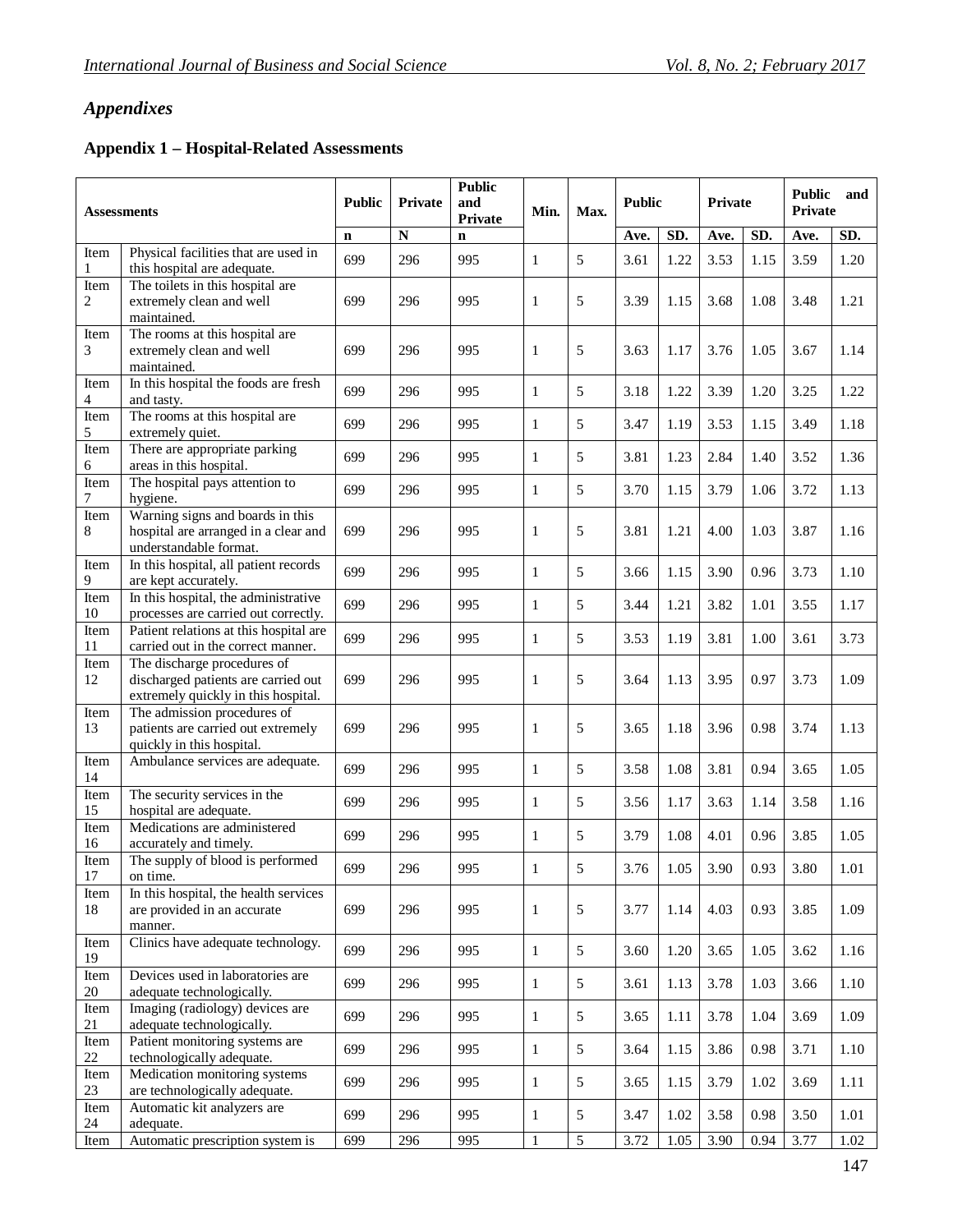| 25             | adequate.                                                                                          |     |     |     |              |                |      |      |      |      |      |      |
|----------------|----------------------------------------------------------------------------------------------------|-----|-----|-----|--------------|----------------|------|------|------|------|------|------|
| Item<br>26     | Outpatient clinics have adequate<br>technological equipment.                                       | 699 | 296 | 995 | $\mathbf{1}$ | 5              | 3.62 | 1.11 | 3.73 | 0.99 | 3.66 | 1.08 |
| Item<br>27     | Operating rooms have adequate<br>technological equipment.                                          | 699 | 296 | 995 | $\mathbf{1}$ | 5              | 3.64 | 1.04 | 3.65 | 1.01 | 3.64 | 1.03 |
| Item<br>28     | Doctors' offices have<br>technologically adequate<br>equipment.                                    | 699 | 296 | 995 | $\mathbf{1}$ | 5              | 3.62 | 1.09 | 3.76 | 0.95 | 3.66 | 1.05 |
| Item<br>29     | The hospital's IT infrastructure is<br>adequate.                                                   | 699 | 296 | 995 | $\mathbf{1}$ | 5              | 3.50 | 1.11 | 3.63 | 1.01 | 3.54 | 1.09 |
| Item<br>$30\,$ | The hospital has an adequate<br>Internet access.                                                   | 699 | 296 | 995 | $\mathbf{1}$ | 5              | 3.25 | 1.28 | 3.36 | 1.24 | 3.28 | 1.27 |
| Item<br>31     | The hospital staff are competent in<br>the Information Technology.                                 | 699 | 296 | 995 | 1            | 5              | 3.39 | 1.15 | 3.54 | 1.06 | 3.43 | 1.12 |
| Item<br>32     | Patients are also contacted through<br>e-mail or SMS (text messaging).                             | 699 | 296 | 995 | $\mathbf{1}$ | 5              | 3.23 | 1.30 | 3.48 | 1.13 | 3.30 | 1.26 |
| Item<br>33     | The hospital's web site is adequate.                                                               | 699 | 296 | 995 | $\mathbf{1}$ | 5              | 3.33 | 1.28 | 3.56 | 1.10 | 3.40 | 1.23 |
| Item<br>34     | The telephone appointment system<br>is working effectively.                                        | 699 | 296 | 995 | $\mathbf{1}$ | 5              | 3.36 | 1.34 | 3.91 | 1.12 | 3.52 | 1.30 |
| Item<br>35     | Health services in this hospital are<br>presented in the finest manner.                            | 699 | 296 | 995 | $\mathbf{1}$ | 5              | 3.64 | 1.21 | 3.80 | 1.08 | 3.69 | 1.18 |
| Item<br>36     | I would recommend this hospital<br>to others.                                                      | 699 | 296 | 995 | $\mathbf{1}$ | 5              | 3.72 | 1.24 | 3.80 | 1.17 | 3.74 | 1.22 |
| Item<br>37     | I am satisfied with the quality of<br>service in this hospital.                                    | 699 | 296 | 995 | $\mathbf{1}$ | 5              | 3.65 | 1.22 | 3.81 | 1.08 | 3.70 | 1.18 |
| Item<br>38     | I have the confidence to this<br>hospital.                                                         | 699 | 296 | 995 | $\mathbf{1}$ | 5              | 3.64 | 1.23 | 3.76 | 1.14 | 3.68 | 1.20 |
| Item<br>39     | I trust the doctors in this hospital.                                                              | 699 | 296 | 995 | $\mathbf{1}$ | 5              | 3.70 | 1.20 | 4.03 | 1.05 | 3.80 | 1.17 |
| Item<br>40     | I trust the nurses in this hospital.                                                               | 699 | 296 | 995 | $\mathbf{1}$ | 5              | 3.70 | 1.19 | 3.94 | 1.04 | 3.77 | 1.16 |
| Item<br>41     | I trust this hospital.                                                                             | 699 | 296 | 995 | $\mathbf{1}$ | 5              | 3.69 | 1.20 | 3.92 | 1.08 | 3.75 | 1.17 |
| Item<br>42     | This hospital fulfills the<br>responsibilities promised to the<br>patient.                         | 699 | 296 | 995 | 1            | 5              | 3.67 | 1.15 | 3.81 | 1.12 | 3.71 | 1.14 |
| Item<br>43     | This hospital pays attention to the<br>privacy of patients.                                        | 699 | 296 | 995 | $\mathbf{1}$ | 5              | 3.77 | 1.20 | 3.98 | 1.08 | 3.83 | 1.17 |
| Item<br>44     | I think, the cost of the service<br>provided in this hospital is high.                             | 699 | 296 | 995 | $\mathbf{1}$ | 5              | 2.93 | 1.28 | 2.92 | 1.40 | 2.93 | 1.31 |
| Item<br>45     | No extra cost incurs to the patient<br>in this hospital.                                           | 699 | 296 | 995 | 1            | 5              | 3.42 | 1.18 | 3.35 | 1.27 | 3.40 | 1.21 |
| Item<br>46     | The staff have adequate<br>knowledge about the costs in this<br>hospital.                          | 699 | 296 | 995 | $\mathbf{1}$ | 5              | 3.35 | 1.10 | 3.51 | 1.11 | 3.40 | 1.10 |
| Item<br>47     | Health services in this hospital are<br>offered at affordable rates.                               | 699 | 296 | 995 | $\mathbf{1}$ | $\sqrt{5}$     | 3.54 | 1.07 | 3.51 | 1.23 | 3.53 | 1.12 |
| Item<br>48     | Medication supplies in this<br>hospital are purchased at<br>affordable rates.                      | 699 | 296 | 995 | $\mathbf{1}$ | 5              | 3.56 | 1.05 | 3.57 | 1.20 | 3.56 | 1.10 |
| Item<br>49     | Medical supplies in this hospital<br>are purchased at affordable rates.                            | 699 | 296 | 995 | $\mathbf{1}$ | 5              | 3.51 | 1.08 | 3.59 | 1.18 | 3.53 | 1.11 |
| Item<br>50     | The consumables in this hospital<br>are purchased at affordable rates.                             | 699 | 296 | 995 | $\mathbf{1}$ | 5              | 3.47 | 1.04 | 3.47 | 1.20 | 3.47 | 1.09 |
| Item<br>51     | I think, the quality of the service<br>provided in this hospital is high<br>compared to its price. | 699 | 296 | 995 | $\mathbf{1}$ | 5              | 3.21 | 1.16 | 3.20 | 1.33 | 3.20 | 1.21 |
| Item<br>52     | The quality of hospitality services<br>is high compared to its price in this<br>hospital.          | 699 | 296 | 995 | 1            | $\mathfrak{H}$ | 3.09 | 1.13 | 3.09 | 1.34 | 3.09 | 1.19 |
| Item<br>53     | The quality of outpatient clinic<br>services is high compared to their<br>prices in this hospital. | 699 | 296 | 995 | $\mathbf{1}$ | 5              | 3.19 | 1.14 | 3.10 | 1.34 | 3.16 | 1.20 |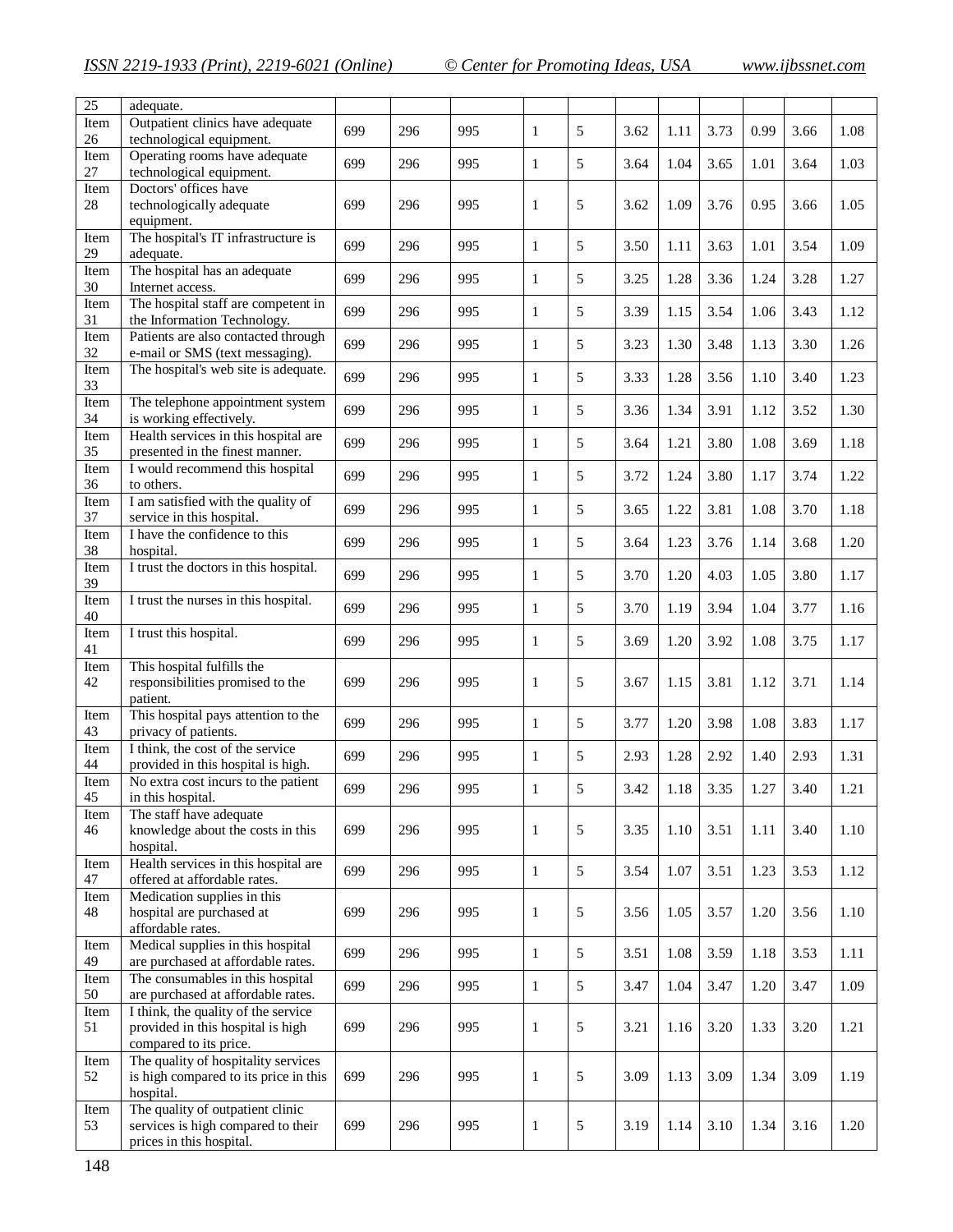| Item<br>54 | I think, the quality of the surgeries<br>in this hospital is high compared to<br>their price.                    | 699 | 296 | 995 | $\mathbf{1}$ | 5              | 3.14 | 1.15 | 3.25 | 1.30 | 3.17 | 1.20 |
|------------|------------------------------------------------------------------------------------------------------------------|-----|-----|-----|--------------|----------------|------|------|------|------|------|------|
| Item<br>55 | I think, the quality of the<br>laboratory services in this hospital<br>is high compared to their price.          | 699 | 296 | 995 | $\mathbf{1}$ | 5              | 3.14 | 1.17 | 3.20 | 1.28 | 3.16 | 1.20 |
| Item<br>56 | I think, the quality of the imaging<br>(radiology) services in this hospital<br>is high compared to their price. | 699 | 296 | 995 | 1            | 5              | 3.18 | 1.13 | 3.17 | 1.32 | 3.18 | 1.19 |
| Item<br>57 | Hospital charges in this hospital<br>are set accurately.                                                         | 699 | 296 | 995 | $\mathbf{1}$ | 5              | 3.49 | 1.09 | 3.42 | 1.26 | 3.47 | 1.14 |
| Item<br>58 | In general, this hospital is more<br>successful compared to other<br>hospitals in its area.                      | 699 | 296 | 995 | $\mathbf{1}$ | 5              | 3.67 | 1.20 | 3.52 | 1.12 | 3.62 | 1.18 |
| Item<br>59 | This hospital is more profitable<br>compared to other hospitals in its<br>area.                                  | 699 | 296 | 995 | 1            | 5              | 3.55 | 1.14 | 3.44 | 1.12 | 3.52 | 1.13 |
| Item<br>60 | This hospital is more innovative<br>compared to other hospitals in its<br>area.                                  | 699 | 296 | 995 | 1            | 5              | 3.68 | 1.21 | 3.47 | 1.17 | 3.62 | 1.20 |
| Item<br>61 | This hospital offers high quality<br>service compared to other<br>hospitals in its area.                         | 699 | 296 | 995 | $\mathbf{1}$ | 5              | 3.66 | 1.24 | 3.52 | 1.17 | 3.62 | 1.22 |
| Item<br>62 | This hospital invests more to its<br>employees compared to other<br>hospitals in its area.                       | 699 | 296 | 995 | $\mathbf{1}$ | 5              | 3.25 | 1.26 | 3.22 | 1.26 | 3.24 | 1.26 |
| Item<br>63 | I'm satisfied with my institution.                                                                               | 699 | 296 | 995 | $\mathbf{1}$ | 5              | 3.44 | 1.20 | 3.55 | 1.18 | 3.48 | 1.19 |
| Item<br>64 | I'm satisfied with the wages in my<br>institution.                                                               | 699 | 296 | 995 | $\mathbf{1}$ | 5              | 3.08 | 1.31 | 3.25 | 1.34 | 3.13 | 1.32 |
| Item<br>65 | I'm satisfied with the working<br>environment of my institution.                                                 | 699 | 296 | 995 | $\mathbf{1}$ | 5              | 3.42 | 1.22 | 3.61 | 1.14 | 3.48 | 1.20 |
| Item<br>66 | I think my institution cares for me.                                                                             | 699 | 296 | 995 | $\mathbf{1}$ | 5              | 3.23 | 1.27 | 3.49 | 1.23 | 3.31 | 1.26 |
| Item<br>67 | Medical tests and examinations<br>(X-rays, etc.) are easily performed.                                           | 699 | 296 | 995 | $\mathbf{1}$ | 5              | 3.69 | 1.14 | 3.82 | 1.01 | 3.73 | 1.09 |
| Item<br>68 | The facilities are adequate for<br>hospital attendants.                                                          | 699 | 296 | 995 | $\mathbf{1}$ | 5              | 3.58 | 1.17 | 3.72 | 1.07 | 3.62 | 1.14 |
| Item<br>69 | I think the health care services are<br>offered in accordance with ethical<br>principles.                        | 699 | 296 | 995 | $\mathbf{1}$ | 5              | 3.80 | 1.09 | 3.84 | 1.01 | 3.81 | 1.07 |
| Item<br>70 | Patients have no difficulty in<br>reaching physicians and nurses.                                                | 699 | 296 | 995 | 1            | 5              | 3.65 | 1.22 | 3.88 | 1.09 | 3.72 | 1.19 |
| Item<br>71 | There is an adequate emergency<br>response team for emergencies.                                                 | 699 | 296 | 995 | $\mathbf{1}$ | 5              | 3.75 | 1.14 | 3.85 | 1.07 | 3.78 | 1.12 |
| Item<br>72 | Professional knowledge and<br>experience of the physicians are<br>adequate.                                      | 699 | 296 | 995 | $\mathbf{1}$ | 5              | 3.72 | 1.12 | 4.05 | 0.96 | 3.82 | 1.09 |
| Item<br>73 | The professional knowledge and<br>experience of nurses is adequate.                                              | 699 | 296 | 995 | $\mathbf{1}$ | 5              | 3.62 | 1.17 | 3.90 | 1.03 | 3.70 | 1.14 |
| Item<br>74 | Professional knowledge and<br>experience of auxiliary health<br>personnel is adequate.                           | 699 | 296 | 995 | $\mathbf{1}$ | 5              | 3.60 | 1.12 | 3.85 | 0.99 | 3.67 | 1.09 |
| Item<br>75 | There is an adequate level of<br>cooperation and teamwork<br>between physicians and nurses in<br>the hospital.   | 699 | 296 | 995 | $\mathbf{1}$ | $\sqrt{5}$     | 3.59 | 1.17 | 3.94 | 1.00 | 3.70 | 1.13 |
| Item<br>76 | There is an adequate level of<br>cooperation and coordination<br>between physicians.                             | 699 | 296 | 995 | $\mathbf{1}$ | $\mathfrak{H}$ | 3.61 | 1.14 | 3.90 | 1.04 | 3.69 | 1.12 |
| Item<br>77 | Physicians listen patient's<br>complaints carefully to the<br>patiently.                                         | 699 | 296 | 995 | $\mathbf{1}$ | 5              | 3.65 | 1.20 | 3.98 | 1.08 | 3.75 | 1.18 |
| Item       | Nurses perform their duties in a                                                                                 | 699 | 296 | 995 | $\mathbf{1}$ | $\overline{5}$ | 3.64 | 1.21 | 3.92 | 1.10 | 3.72 | 1.19 |